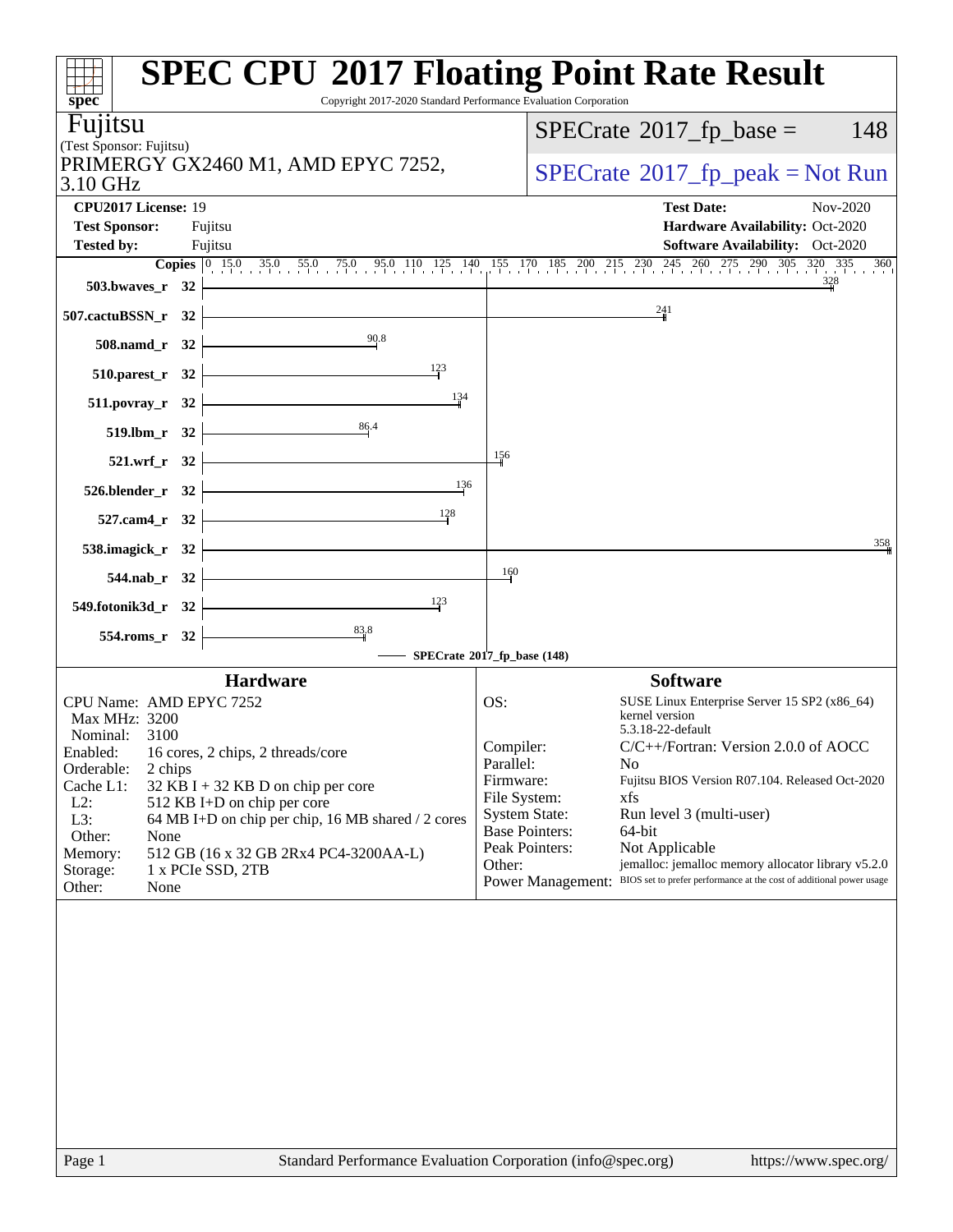Copyright 2017-2020 Standard Performance Evaluation Corporation

#### Fujitsu

#### (Test Sponsor: Fujitsu)

3.10 GHz PRIMERGY GX2460 M1, AMD EPYC 7252,  $\vert$ [SPECrate](http://www.spec.org/auto/cpu2017/Docs/result-fields.html#SPECrate2017fppeak)®[2017\\_fp\\_peak = N](http://www.spec.org/auto/cpu2017/Docs/result-fields.html#SPECrate2017fppeak)ot Run

 $SPECTate@2017<sub>fr</sub> base = 148$ 

**[CPU2017 License:](http://www.spec.org/auto/cpu2017/Docs/result-fields.html#CPU2017License)** 19 **[Test Date:](http://www.spec.org/auto/cpu2017/Docs/result-fields.html#TestDate)** Nov-2020 **[Test Sponsor:](http://www.spec.org/auto/cpu2017/Docs/result-fields.html#TestSponsor)** Fujitsu **[Hardware Availability:](http://www.spec.org/auto/cpu2017/Docs/result-fields.html#HardwareAvailability)** Oct-2020 **[Tested by:](http://www.spec.org/auto/cpu2017/Docs/result-fields.html#Testedby)** Fujitsu **Fugital Exception Contract Contract Contract Contract Contract Contract Contract Contract Contract Contract Contract Contract Contract Contract Contract Contract Contract Contract Contract Contract Co** 

### **[Results Table](http://www.spec.org/auto/cpu2017/Docs/result-fields.html#ResultsTable)**

|                                  | <b>Base</b>   |                |                | <b>Peak</b>    |       |                |            |               |                |              |                |              |                |              |
|----------------------------------|---------------|----------------|----------------|----------------|-------|----------------|------------|---------------|----------------|--------------|----------------|--------------|----------------|--------------|
| <b>Benchmark</b>                 | <b>Copies</b> | <b>Seconds</b> | Ratio          | <b>Seconds</b> | Ratio | <b>Seconds</b> | Ratio      | <b>Copies</b> | <b>Seconds</b> | <b>Ratio</b> | <b>Seconds</b> | <b>Ratio</b> | <b>Seconds</b> | <b>Ratio</b> |
| 503.bwaves_r                     | 32            | 979            | <u>328</u>     | 976            | 329   | 980            | 328        |               |                |              |                |              |                |              |
| 507.cactuBSSN r                  | 32            | 168            | 241            | 169            | 240   | 168            | 241        |               |                |              |                |              |                |              |
| $508$ .namd $r$                  | 32            | 335            | 90.8           | 335            | 90.9  | 336            | 90.6       |               |                |              |                |              |                |              |
| 510.parest_r                     | 32            | <u>680</u>     | <u>123</u>     | 679            | 123   | 682            | 123        |               |                |              |                |              |                |              |
| 511.povray_r                     | 32            | 559            | 134            | 557            | 134   | 557            | 134        |               |                |              |                |              |                |              |
| $519$ .lbm $r$                   | 32            | 390            | 86.4           | 390            | 86.4  | 390            | 86.5       |               |                |              |                |              |                |              |
| $521$ .wrf r                     | 32            | 461            | 155            | 459            | 156   | 458            | 156        |               |                |              |                |              |                |              |
| 526.blender r                    | 32            | 358            | 136            | 358            | 136   | 358            | <b>136</b> |               |                |              |                |              |                |              |
| 527.cam4 r                       | 32            | 438            | 128            | 438            | 128   | 438            | 128        |               |                |              |                |              |                |              |
| 538.imagick_r                    | 32            | 222            | 358            | 222            | 359   | 223            | 357        |               |                |              |                |              |                |              |
| 544.nab r                        | 32            | 335            | 161            | 336            | 160   | 336            | 160        |               |                |              |                |              |                |              |
| 549.fotonik3d r                  | 32            | 1011           | <u>123</u>     | 1010           | 124   | 1011           | 123        |               |                |              |                |              |                |              |
| $554$ .roms_r                    | 32            | 607            | 83.8           | 600            | 84.8  | 607            | 83.8       |               |                |              |                |              |                |              |
| $SPECrate*2017_fp\_base =$       |               | 148            |                |                |       |                |            |               |                |              |                |              |                |              |
| $SPECrate^{\circ}2017$ fp peak = |               |                | <b>Not Run</b> |                |       |                |            |               |                |              |                |              |                |              |

Results appear in the [order in which they were run.](http://www.spec.org/auto/cpu2017/Docs/result-fields.html#RunOrder) Bold underlined text [indicates a median measurement.](http://www.spec.org/auto/cpu2017/Docs/result-fields.html#Median)

### **[Compiler Notes](http://www.spec.org/auto/cpu2017/Docs/result-fields.html#CompilerNotes)**

The AMD64 AOCC Compiler Suite is available at <http://developer.amd.com/amd-aocc/>

### **[Submit Notes](http://www.spec.org/auto/cpu2017/Docs/result-fields.html#SubmitNotes)**

The config file option 'submit' was used. 'numactl' was used to bind copies to the cores. See the configuration file for details.

### **[Operating System Notes](http://www.spec.org/auto/cpu2017/Docs/result-fields.html#OperatingSystemNotes)**

'ulimit -s unlimited' was used to set environment stack size 'ulimit -l 2097152' was used to set environment locked pages in memory limit

runcpu command invoked through numactl i.e.: numactl --interleave=all runcpu <etc>

Set dirty\_ratio=8 to limit dirty cache to 8% of memory Set swappiness=1 to swap only if necessary Set zone\_reclaim\_mode=1 to free local node memory and avoid remote memory sync then drop\_caches=3 to reset caches before invoking runcpu

**(Continued on next page)**

| Page 2 | Standard Performance Evaluation Corporation (info@spec.org) | https://www.spec.org/ |
|--------|-------------------------------------------------------------|-----------------------|
|--------|-------------------------------------------------------------|-----------------------|

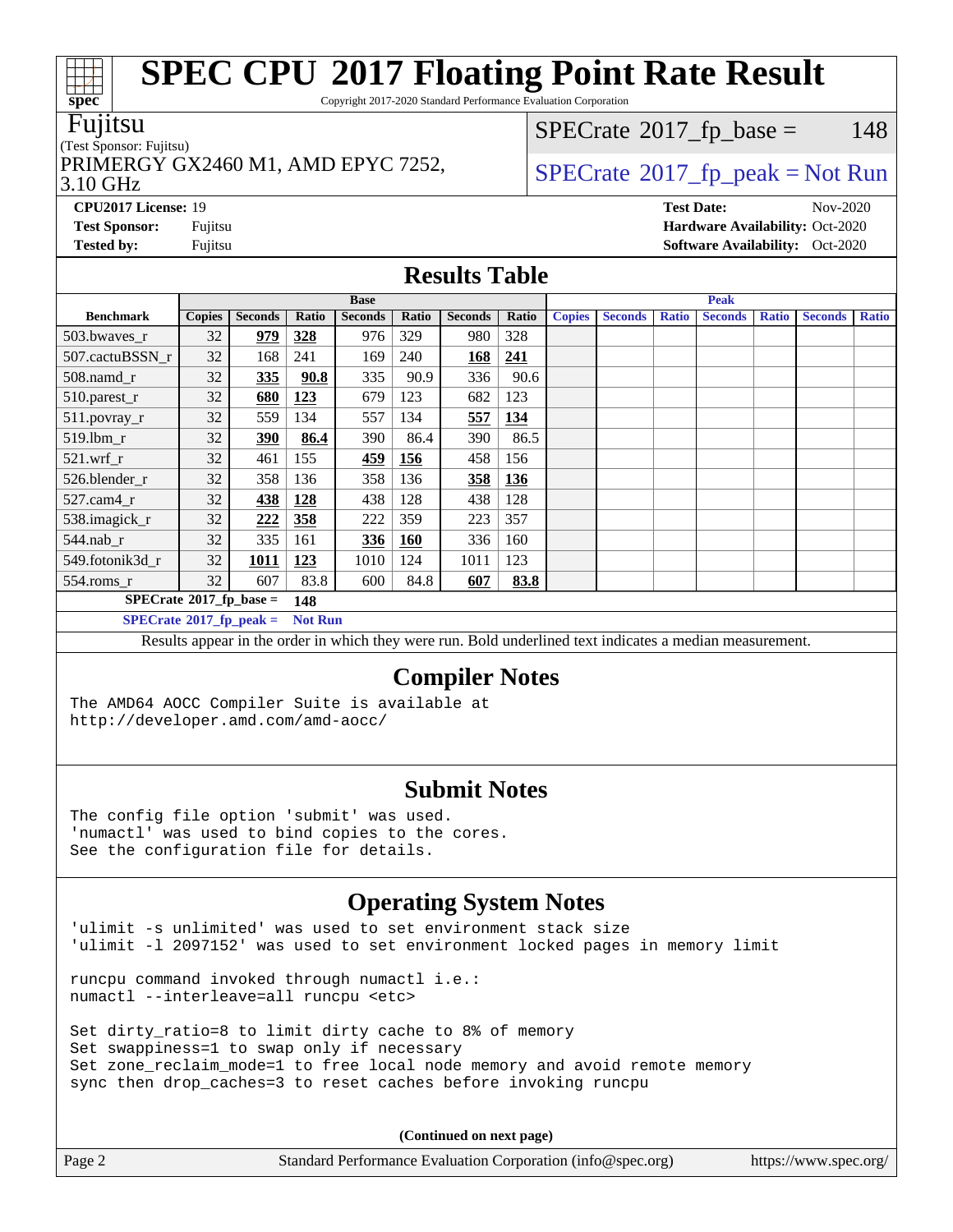Copyright 2017-2020 Standard Performance Evaluation Corporation

#### Fujitsu

**[spec](http://www.spec.org/)**

(Test Sponsor: Fujitsu) PRIMERGY GX2460 M1, AMD EPYC 7252,  $\vert$  [SPECrate](http://www.spec.org/auto/cpu2017/Docs/result-fields.html#SPECrate2017fppeak) 2017 fp peak = Not Run

 $SPECTate@2017<sub>fr</sub> base = 148$ 

3.10 GHz

**[Test Sponsor:](http://www.spec.org/auto/cpu2017/Docs/result-fields.html#TestSponsor)** Fujitsu **[Hardware Availability:](http://www.spec.org/auto/cpu2017/Docs/result-fields.html#HardwareAvailability)** Oct-2020 **[Tested by:](http://www.spec.org/auto/cpu2017/Docs/result-fields.html#Testedby)** Fujitsu **[Software Availability:](http://www.spec.org/auto/cpu2017/Docs/result-fields.html#SoftwareAvailability)** Oct-2020

**[CPU2017 License:](http://www.spec.org/auto/cpu2017/Docs/result-fields.html#CPU2017License)** 19 **[Test Date:](http://www.spec.org/auto/cpu2017/Docs/result-fields.html#TestDate)** Nov-2020

# **[Operating System Notes \(Continued\)](http://www.spec.org/auto/cpu2017/Docs/result-fields.html#OperatingSystemNotes)**

dirty\_ratio, swappiness, zone\_reclaim\_mode and drop caches were all set using privileged echo (e.g. echo 1 > /proc/sys/vm/swappiness).

Transparent huge pages set to 'always' for this run (OS default)

### **[Environment Variables Notes](http://www.spec.org/auto/cpu2017/Docs/result-fields.html#EnvironmentVariablesNotes)**

Environment variables set by runcpu before the start of the run: LD\_LIBRARY\_PATH = "/home/benchmark/speccpu/amd\_rate\_aocc200\_rome\_C\_lib/64;/home/benchmark/

 speccpu/amd\_rate\_aocc200\_rome\_C\_lib/32:" MALLOC\_CONF = "retain:true"

### **[General Notes](http://www.spec.org/auto/cpu2017/Docs/result-fields.html#GeneralNotes)**

Binaries were compiled on a system with 2x AMD EPYC 7601 CPU + 512GB Memory using Fedora 26

NA: The test sponsor attests, as of date of publication, that CVE-2017-5754 (Meltdown) is mitigated in the system as tested and documented. Yes: The test sponsor attests, as of date of publication, that CVE-2017-5753 (Spectre variant 1) is mitigated in the system as tested and documented. Yes: The test sponsor attests, as of date of publication, that CVE-2017-5715 (Spectre variant 2) is mitigated in the system as tested and documented.

jemalloc: configured and built with GCC v9.1.0 in Ubuntu 19.04 with -O3 -znver2 -flto jemalloc 5.2.0 is available here: <https://github.com/jemalloc/jemalloc/releases/download/5.2.0/jemalloc-5.2.0.tar.bz2>

### **[Platform Notes](http://www.spec.org/auto/cpu2017/Docs/result-fields.html#PlatformNotes)**

 BIOS configuration: cTDP = 150 Determinism Slider = Power Package Power Limit = 150 SVM Mode = Disabled

 Sysinfo program /home/benchmark/speccpu/bin/sysinfo Rev: r6365 of 2019-08-21 295195f888a3d7edb1e6e46a485a0011 running on localhost Thu Nov 12 12:19:57 2020

 SUT (System Under Test) info as seen by some common utilities. For more information on this section, see <https://www.spec.org/cpu2017/Docs/config.html#sysinfo>

**(Continued on next page)**

| Page 3 | Standard Performance Evaluation Corporation (info@spec.org) |  | https://www.spec.org/ |
|--------|-------------------------------------------------------------|--|-----------------------|
|--------|-------------------------------------------------------------|--|-----------------------|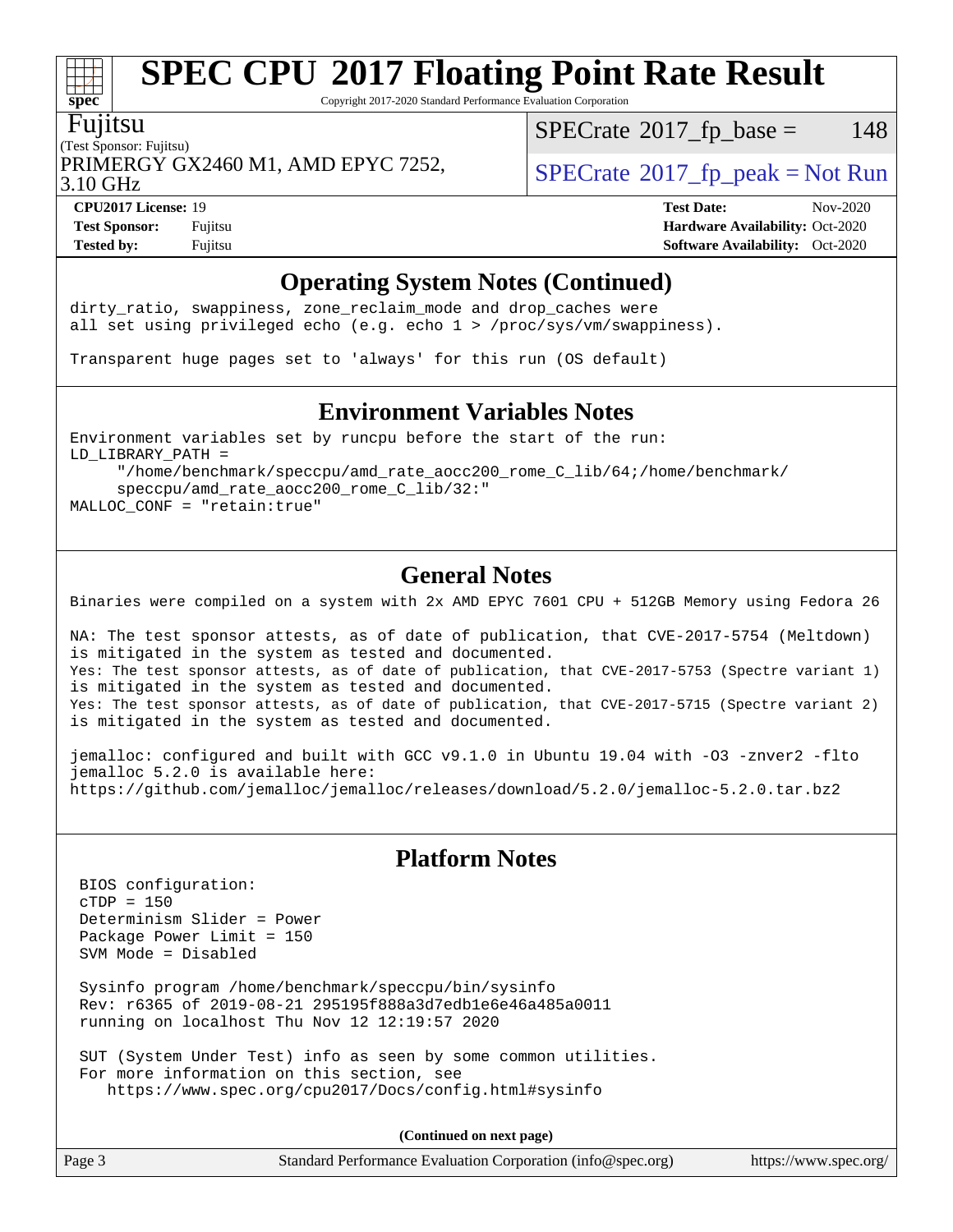Copyright 2017-2020 Standard Performance Evaluation Corporation

Fujitsu

(Test Sponsor: Fujitsu) 3.10 GHz PRIMERGY GX2460 M1, AMD EPYC 7252,  $\vert$  [SPECrate](http://www.spec.org/auto/cpu2017/Docs/result-fields.html#SPECrate2017fppeak)®[2017\\_fp\\_peak = N](http://www.spec.org/auto/cpu2017/Docs/result-fields.html#SPECrate2017fppeak)ot Run

 $SPECTate@2017<sub>fr</sub> base = 148$ 

**[CPU2017 License:](http://www.spec.org/auto/cpu2017/Docs/result-fields.html#CPU2017License)** 19 **[Test Date:](http://www.spec.org/auto/cpu2017/Docs/result-fields.html#TestDate)** Nov-2020 **[Test Sponsor:](http://www.spec.org/auto/cpu2017/Docs/result-fields.html#TestSponsor)** Fujitsu **[Hardware Availability:](http://www.spec.org/auto/cpu2017/Docs/result-fields.html#HardwareAvailability)** Oct-2020 **[Tested by:](http://www.spec.org/auto/cpu2017/Docs/result-fields.html#Testedby)** Fujitsu **[Software Availability:](http://www.spec.org/auto/cpu2017/Docs/result-fields.html#SoftwareAvailability)** Oct-2020

### **[Platform Notes \(Continued\)](http://www.spec.org/auto/cpu2017/Docs/result-fields.html#PlatformNotes)**

Page 4 Standard Performance Evaluation Corporation [\(info@spec.org\)](mailto:info@spec.org) <https://www.spec.org/> From /proc/cpuinfo model name : AMD EPYC 7252 8-Core Processor 2 "physical id"s (chips) 32 "processors" cores, siblings (Caution: counting these is hw and system dependent. The following excerpts from /proc/cpuinfo might not be reliable. Use with caution.) cpu cores : 8 siblings : 16 physical 0: cores 0 1 4 5 8 9 12 13 physical 1: cores 0 1 4 5 8 9 12 13 From lscpu: Architecture: x86\_64 CPU op-mode(s): 32-bit, 64-bit Byte Order: Little Endian Address sizes: 43 bits physical, 48 bits virtual  $CPU(s):$  32 On-line CPU(s) list: 0-31 Thread(s) per core: 2 Core(s) per socket: 8 Socket(s): 2 NUMA node(s): 2 Vendor ID: AuthenticAMD CPU family: 23 Model: 49 Model name: AMD EPYC 7252 8-Core Processor Stepping: 0 CPU MHz: 1795.990 CPU max MHz: 3100.0000 CPU min MHz: 1500.0000 BogoMIPS: 6188.26 Virtualization: AMD-V L1d cache: 32K L1i cache: 32K L2 cache: 512K L3 cache: 16384K NUMA node0 CPU(s): 0-7,16-23 NUMA node1 CPU(s): 8-15,24-31 Flags: fpu vme de pse tsc msr pae mce cx8 apic sep mtrr pge mca cmov pat pse36 clflush mmx fxsr sse sse2 ht syscall nx mmxext fxsr\_opt pdpe1gb rdtscp lm constant\_tsc rep\_good nopl nonstop\_tsc cpuid extd\_apicid aperfmperf pni pclmulqdq monitor ssse3 fma cx16 sse4\_1 sse4\_2 movbe popcnt aes xsave avx f16c rdrand lahf\_lm cmp\_legacy svm extapic cr8\_legacy abm sse4a misalignsse 3dnowprefetch osvw ibs skinit wdt tce topoext perfctr\_core perfctr\_nb bpext perfctr\_llc mwaitx cpb cat\_l3 cdp\_l3 hw\_pstate sme ssbd mba sev ibrs ibpb stibp vmmcall fsgsbase bmi1 avx2 smep bmi2 cqm rdt\_a rdseed adx smap clflushopt clwb sha\_ni xsaveopt xsavec xgetbv1 xsaves **(Continued on next page)**

a ta ƙ **[spec](http://www.spec.org/)**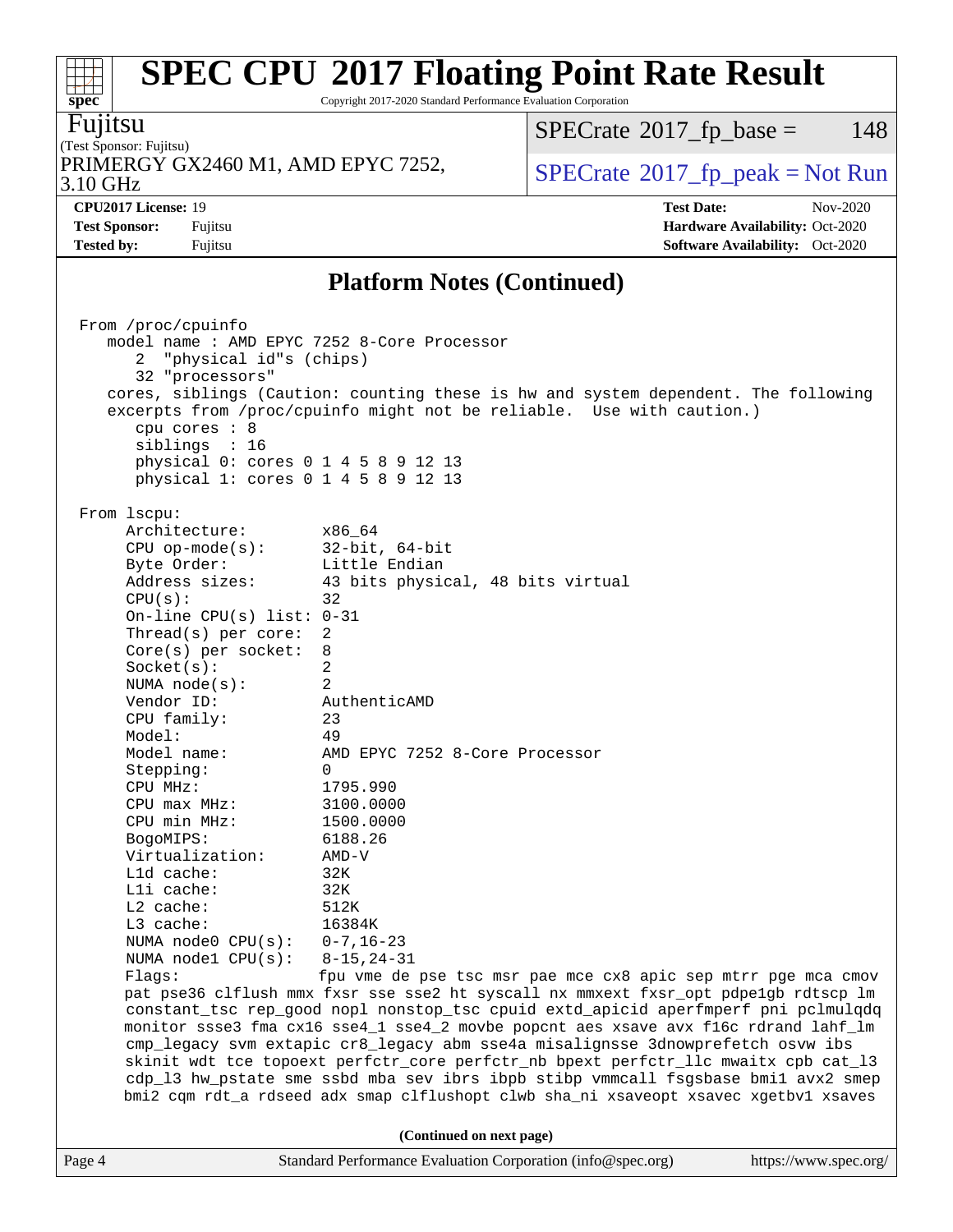Copyright 2017-2020 Standard Performance Evaluation Corporation

Fujitsu

**[spec](http://www.spec.org/)**

 $+\ +$ 

#### (Test Sponsor: Fujitsu) 3.10 GHz PRIMERGY GX2460 M1, AMD EPYC 7252, [SPECrate](http://www.spec.org/auto/cpu2017/Docs/result-fields.html#SPECrate2017fppeak)®[2017\\_fp\\_peak = N](http://www.spec.org/auto/cpu2017/Docs/result-fields.html#SPECrate2017fppeak)ot Run

 $SPECTate@2017<sub>fr</sub> base = 148$ 

**[Tested by:](http://www.spec.org/auto/cpu2017/Docs/result-fields.html#Testedby)** Fujitsu **[Software Availability:](http://www.spec.org/auto/cpu2017/Docs/result-fields.html#SoftwareAvailability)** Oct-2020

**[CPU2017 License:](http://www.spec.org/auto/cpu2017/Docs/result-fields.html#CPU2017License)** 19 **[Test Date:](http://www.spec.org/auto/cpu2017/Docs/result-fields.html#TestDate)** Nov-2020 **[Test Sponsor:](http://www.spec.org/auto/cpu2017/Docs/result-fields.html#TestSponsor)** Fujitsu **[Hardware Availability:](http://www.spec.org/auto/cpu2017/Docs/result-fields.html#HardwareAvailability)** Oct-2020

### **[Platform Notes \(Continued\)](http://www.spec.org/auto/cpu2017/Docs/result-fields.html#PlatformNotes)**

 cqm\_llc cqm\_occup\_llc cqm\_mbm\_total cqm\_mbm\_local clzero irperf xsaveerptr wbnoinvd arat npt lbrv svm\_lock nrip\_save tsc\_scale vmcb\_clean flushbyasid decodeassists pausefilter pfthreshold avic v\_vmsave\_vmload vgif umip rdpid overflow\_recov succor smca /proc/cpuinfo cache data cache size : 512 KB From numactl --hardware WARNING: a numactl 'node' might or might not correspond to a physical chip. available: 2 nodes (0-1) node 0 cpus: 0 1 2 3 4 5 6 7 16 17 18 19 20 21 22 23 node 0 size: 257735 MB node 0 free: 257120 MB node 1 cpus: 8 9 10 11 12 13 14 15 24 25 26 27 28 29 30 31 node 1 size: 257802 MB node 1 free: 257246 MB node distances: node 0 1 0: 10 32 1: 32 10 From /proc/meminfo MemTotal: 527911280 kB HugePages\_Total: 0 Hugepagesize: 2048 kB From /etc/\*release\* /etc/\*version\* os-release: NAME="SLES" VERSION="15-SP2" VERSION\_ID="15.2" PRETTY\_NAME="SUSE Linux Enterprise Server 15 SP2" ID="sles" ID\_LIKE="suse" ANSI\_COLOR="0;32" CPE\_NAME="cpe:/o:suse:sles:15:sp2" uname -a: Linux localhost 5.3.18-22-default #1 SMP Wed Jun 3 12:16:43 UTC 2020 (720aeba/lp-1a956f1) x86\_64 x86\_64 x86\_64 GNU/Linux Kernel self-reported vulnerability status: itlb\_multihit: Not affected CVE-2018-3620 (L1 Terminal Fault): Not affected Microarchitectural Data Sampling: Not affected **(Continued on next page)**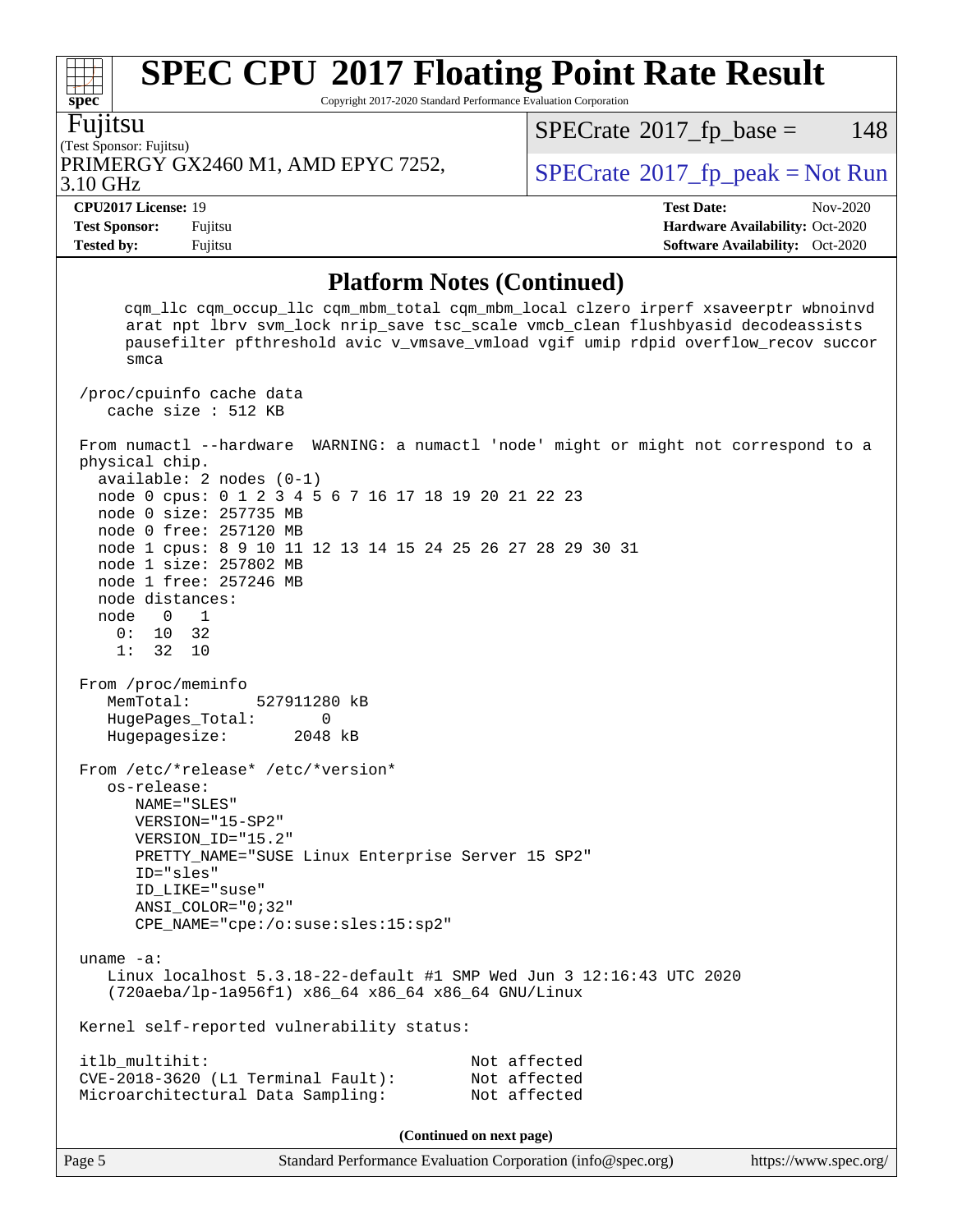Copyright 2017-2020 Standard Performance Evaluation Corporation

# **[spec](http://www.spec.org/)** Fujitsu

#### (Test Sponsor: Fujitsu) 3.10 GHz PRIMERGY GX2460 M1, AMD EPYC 7252,  $\vert$  [SPECrate](http://www.spec.org/auto/cpu2017/Docs/result-fields.html#SPECrate2017fppeak) [2017\\_fp\\_peak = N](http://www.spec.org/auto/cpu2017/Docs/result-fields.html#SPECrate2017fppeak)ot Run

 $SPECrate^{\circ}2017_fp\_base = 148$  $SPECrate^{\circ}2017_fp\_base = 148$ 

**[Tested by:](http://www.spec.org/auto/cpu2017/Docs/result-fields.html#Testedby)** Fujitsu **[Software Availability:](http://www.spec.org/auto/cpu2017/Docs/result-fields.html#SoftwareAvailability)** Oct-2020

**[CPU2017 License:](http://www.spec.org/auto/cpu2017/Docs/result-fields.html#CPU2017License)** 19 **[Test Date:](http://www.spec.org/auto/cpu2017/Docs/result-fields.html#TestDate)** Nov-2020 **[Test Sponsor:](http://www.spec.org/auto/cpu2017/Docs/result-fields.html#TestSponsor)** Fujitsu **[Hardware Availability:](http://www.spec.org/auto/cpu2017/Docs/result-fields.html#HardwareAvailability)** Oct-2020

#### **[Platform Notes \(Continued\)](http://www.spec.org/auto/cpu2017/Docs/result-fields.html#PlatformNotes)**

| CVE-2017-5754 (Meltdown):                                                                     | Not affected                                                                            |
|-----------------------------------------------------------------------------------------------|-----------------------------------------------------------------------------------------|
|                                                                                               | CVE-2018-3639 (Speculative Store Bypass): Mitigation: Speculative Store Bypass disabled |
| $CVE-2017-5753$ (Spectre variant 1):                                                          | via prctl and seccomp<br>Mitigation: usercopy/swapgs barriers and __user                |
|                                                                                               | pointer sanitization                                                                    |
| $CVE-2017-5715$ (Spectre variant 2):                                                          | Mitigation: Full AMD retpoline, IBPB:                                                   |
|                                                                                               | conditional, IBRS_FW, STIBP: conditional, RSB                                           |
| srbds:                                                                                        | filling<br>Not affected                                                                 |
| tsx_async_abort:                                                                              | Not affected                                                                            |
| run-level 3 Nov 12 12:19                                                                      |                                                                                         |
|                                                                                               |                                                                                         |
| SPEC is set to: /home/benchmark/speccpu<br>Type Size Used Avail Use% Mounted on<br>Filesystem |                                                                                         |
| /dev/nvme1n1p3 xfs 1.3T 6.0G 1.3T 1% /home                                                    |                                                                                         |
|                                                                                               |                                                                                         |
| From /sys/devices/virtual/dmi/id<br>BIOS:<br>American Megatrends Inc. V7.104 08/20/2020       |                                                                                         |
| Vendor: FUJITSU                                                                               |                                                                                         |
| Product: PRIMERGY GX2460 M1                                                                   |                                                                                         |
| Product Family: empty<br>Serial: MACK900001                                                   |                                                                                         |
|                                                                                               |                                                                                         |
|                                                                                               | Additional information from dmidecode follows. WARNING: Use caution when you interpret  |
|                                                                                               | this section. The 'dmidecode' program reads system data which is "intended to allow     |
| frequent changes to hardware, firmware, and the "DMTF SMBIOS" standard.                       | hardware to be accurately determined", but the intent may not be met, as there are      |
| Memory:                                                                                       |                                                                                         |
| 16x Samsung M393A4K40DB3-CWE 32 kB 2 rank 3200                                                |                                                                                         |
|                                                                                               |                                                                                         |
| (End of data from sysinfo program)                                                            |                                                                                         |
|                                                                                               | <b>Compiler Version Notes</b>                                                           |
|                                                                                               |                                                                                         |
| C                                                                                             | 519.1bm_r(base) 538.imagick_r(base) 544.nab_r(base)                                     |
| AOCC.LLVM.2.0.0.B191.2019_07_19 clang version 8.0.0 (CLANG: Jenkins                           |                                                                                         |
| AOCC 2 0 0-Build#191) (based on LLVM AOCC.LLVM.2.0.0.B191.2019 07 19)                         |                                                                                         |
| Target: x86_64-unknown-linux-gnu<br>Thread model: posix                                       |                                                                                         |
| InstalledDir: /sppo/dev/compilers/aocc-compiler-2.0.0/bin                                     |                                                                                         |
|                                                                                               |                                                                                         |
|                                                                                               |                                                                                         |
|                                                                                               |                                                                                         |
|                                                                                               | (Continued on next page)                                                                |
|                                                                                               |                                                                                         |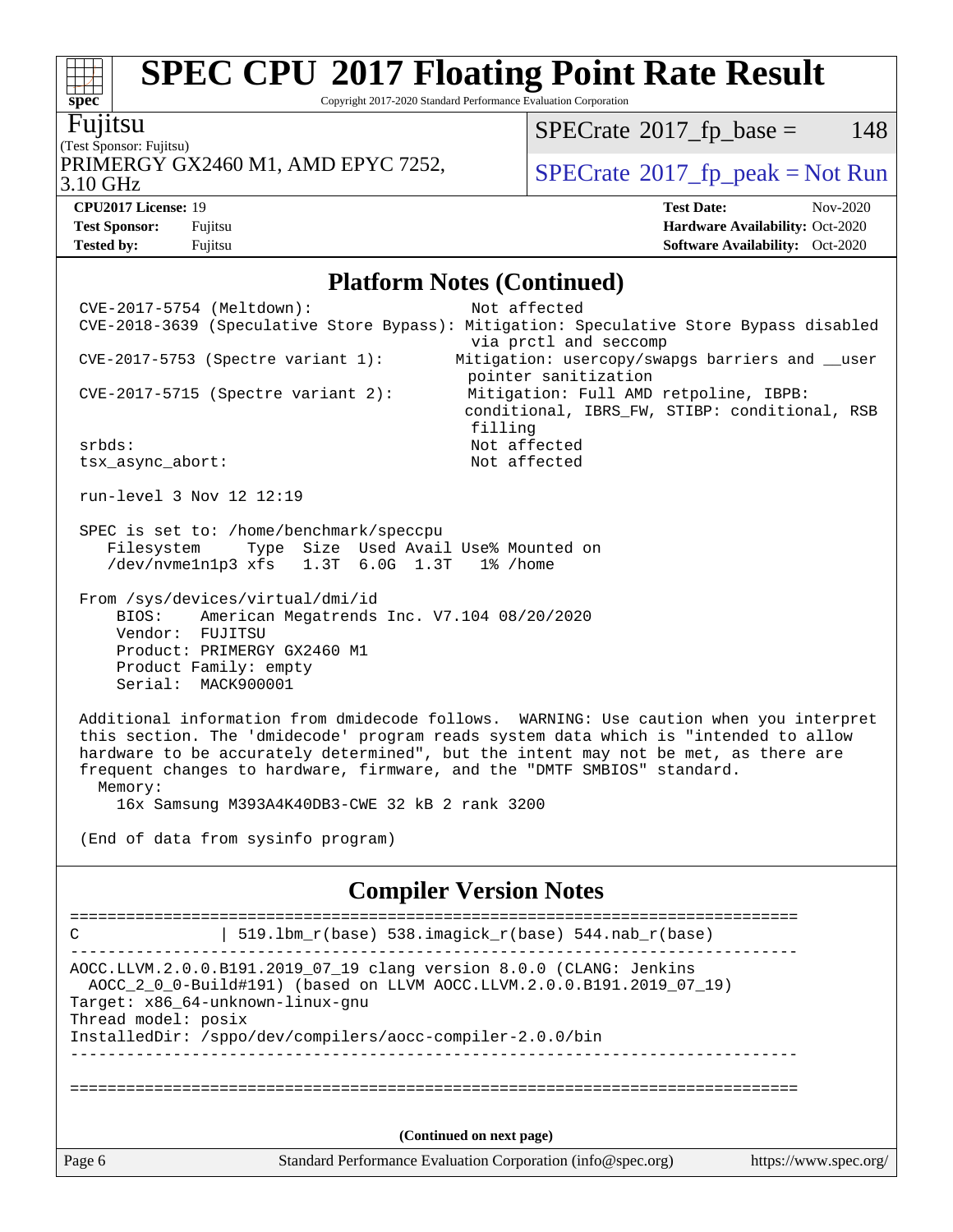Copyright 2017-2020 Standard Performance Evaluation Corporation

Fujitsu

**[spec](http://www.spec.org/)**

(Test Sponsor: Fujitsu) PRIMERGY GX2460 M1, AMD EPYC 7252,  $\vert$  [SPECrate](http://www.spec.org/auto/cpu2017/Docs/result-fields.html#SPECrate2017fppeak) [2017\\_fp\\_peak = N](http://www.spec.org/auto/cpu2017/Docs/result-fields.html#SPECrate2017fppeak)ot Run

 $SPECTate@2017_fp\_base = 148$ 

3.10 GHz

**[CPU2017 License:](http://www.spec.org/auto/cpu2017/Docs/result-fields.html#CPU2017License)** 19 **[Test Date:](http://www.spec.org/auto/cpu2017/Docs/result-fields.html#TestDate)** Nov-2020

**[Test Sponsor:](http://www.spec.org/auto/cpu2017/Docs/result-fields.html#TestSponsor)** Fujitsu **[Hardware Availability:](http://www.spec.org/auto/cpu2017/Docs/result-fields.html#HardwareAvailability)** Oct-2020 **[Tested by:](http://www.spec.org/auto/cpu2017/Docs/result-fields.html#Testedby)** Fujitsu **[Software Availability:](http://www.spec.org/auto/cpu2017/Docs/result-fields.html#SoftwareAvailability)** Oct-2020

|                                                                                                                                                                               | <b>Compiler Version Notes (Continued)</b>                                                                                                                                                                                                                                                                                                                                                                                                                                                                                                                                                                                                                                         |                       |
|-------------------------------------------------------------------------------------------------------------------------------------------------------------------------------|-----------------------------------------------------------------------------------------------------------------------------------------------------------------------------------------------------------------------------------------------------------------------------------------------------------------------------------------------------------------------------------------------------------------------------------------------------------------------------------------------------------------------------------------------------------------------------------------------------------------------------------------------------------------------------------|-----------------------|
| $C++$                                                                                                                                                                         | 508.namd_r(base) 510.parest_r(base)                                                                                                                                                                                                                                                                                                                                                                                                                                                                                                                                                                                                                                               |                       |
| Target: x86_64-unknown-linux-gnu<br>Thread model: posix                                                                                                                       | AOCC.LLVM.2.0.0.B191.2019_07_19 clang version 8.0.0 (CLANG: Jenkins<br>AOCC_2_0_0-Build#191) (based on LLVM AOCC.LLVM.2.0.0.B191.2019_07_19)<br>InstalledDir: /sppo/dev/compilers/aocc-compiler-2.0.0/bin                                                                                                                                                                                                                                                                                                                                                                                                                                                                         |                       |
| $C++$ , $C$                                                                                                                                                                   | $\vert$ 511.povray_r(base) 526.blender_r(base)                                                                                                                                                                                                                                                                                                                                                                                                                                                                                                                                                                                                                                    |                       |
| Target: x86_64-unknown-linux-gnu<br>Thread model: posix<br>Target: x86_64-unknown-linux-gnu<br>Thread model: posix                                                            | AOCC.LLVM.2.0.0.B191.2019_07_19 clang version 8.0.0 (CLANG: Jenkins<br>AOCC_2_0_0-Build#191) (based on LLVM AOCC.LLVM.2.0.0.B191.2019_07_19)<br>InstalledDir: /sppo/dev/compilers/aocc-compiler-2.0.0/bin<br>AOCC.LLVM.2.0.0.B191.2019_07_19 clang version 8.0.0 (CLANG: Jenkins<br>AOCC_2_0_0-Build#191) (based on LLVM AOCC.LLVM.2.0.0.B191.2019_07_19)                                                                                                                                                                                                                                                                                                                         |                       |
|                                                                                                                                                                               | InstalledDir: /sppo/dev/compilers/aocc-compiler-2.0.0/bin                                                                                                                                                                                                                                                                                                                                                                                                                                                                                                                                                                                                                         |                       |
| Target: x86_64-unknown-linux-gnu<br>Thread model: posix<br>Target: x86_64-unknown-linux-gnu<br>Thread model: posix<br>Target: x86_64-unknown-linux-gnu<br>Thread model: posix | $C++$ , C, Fortran   507.cactuBSSN_r(base)<br>AOCC.LLVM.2.0.0.B191.2019_07_19 clang version 8.0.0 (CLANG: Jenkins<br>AOCC_2_0_0-Build#191) (based on LLVM AOCC.LLVM.2.0.0.B191.2019_07_19)<br>InstalledDir: /sppo/dev/compilers/aocc-compiler-2.0.0/bin<br>AOCC.LLVM.2.0.0.B191.2019_07_19 clang version 8.0.0 (CLANG: Jenkins<br>AOCC_2_0_0-Build#191) (based on LLVM AOCC.LLVM.2.0.0.B191.2019_07_19)<br>InstalledDir: /sppo/dev/compilers/aocc-compiler-2.0.0/bin<br>AOCC.LLVM.2.0.0.B191.2019_07_19 clang version 8.0.0 (CLANG: Jenkins<br>AOCC_2_0_0-Build#191) (based on LLVM AOCC.LLVM.2.0.0.B191.2019_07_19)<br>InstalledDir: /sppo/dev/compilers/aocc-compiler-2.0.0/bin |                       |
|                                                                                                                                                                               | Fortran   503.bwaves_r(base) 549.fotonik3d_r(base) 554.roms_r(base)                                                                                                                                                                                                                                                                                                                                                                                                                                                                                                                                                                                                               |                       |
|                                                                                                                                                                               |                                                                                                                                                                                                                                                                                                                                                                                                                                                                                                                                                                                                                                                                                   |                       |
|                                                                                                                                                                               | (Continued on next page)                                                                                                                                                                                                                                                                                                                                                                                                                                                                                                                                                                                                                                                          |                       |
| Page 7                                                                                                                                                                        | Standard Performance Evaluation Corporation (info@spec.org)                                                                                                                                                                                                                                                                                                                                                                                                                                                                                                                                                                                                                       | https://www.spec.org/ |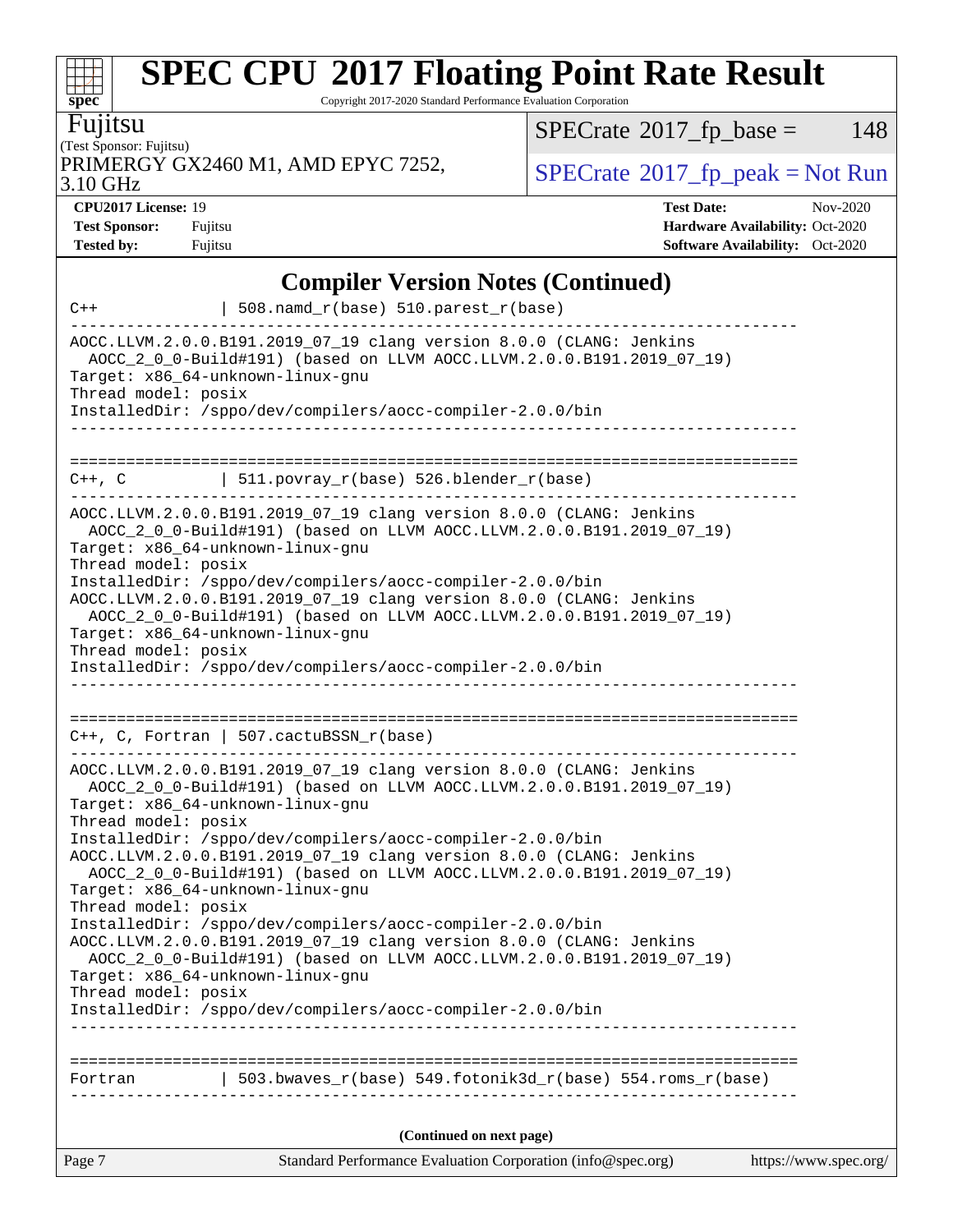Copyright 2017-2020 Standard Performance Evaluation Corporation

#### Fujitsu

**[spec](http://www.spec.org/)**

(Test Sponsor: Fujitsu) PRIMERGY GX2460 M1, AMD EPYC 7252,  $\vert$ [SPECrate](http://www.spec.org/auto/cpu2017/Docs/result-fields.html#SPECrate2017fppeak)®[2017\\_fp\\_peak = N](http://www.spec.org/auto/cpu2017/Docs/result-fields.html#SPECrate2017fppeak)ot Run

 $SPECTate@2017_fp\_base = 148$ 

3.10 GHz

**[CPU2017 License:](http://www.spec.org/auto/cpu2017/Docs/result-fields.html#CPU2017License)** 19 **[Test Date:](http://www.spec.org/auto/cpu2017/Docs/result-fields.html#TestDate)** Nov-2020 **[Test Sponsor:](http://www.spec.org/auto/cpu2017/Docs/result-fields.html#TestSponsor)** Fujitsu **[Hardware Availability:](http://www.spec.org/auto/cpu2017/Docs/result-fields.html#HardwareAvailability)** Oct-2020 **[Tested by:](http://www.spec.org/auto/cpu2017/Docs/result-fields.html#Testedby)** Fujitsu **[Software Availability:](http://www.spec.org/auto/cpu2017/Docs/result-fields.html#SoftwareAvailability)** Oct-2020

### **[Compiler Version Notes \(Continued\)](http://www.spec.org/auto/cpu2017/Docs/result-fields.html#CompilerVersionNotes)**

| AOCC.LLVM.2.0.0.B191.2019_07_19 clang version 8.0.0 (CLANG: Jenkins<br>AOCC_2_0_0-Build#191) (based on LLVM AOCC.LLVM.2.0.0.B191.2019_07_19)<br>Target: x86 64-unknown-linux-gnu<br>Thread model: posix<br>InstalledDir: /sppo/dev/compilers/aocc-compiler-2.0.0/bin |
|----------------------------------------------------------------------------------------------------------------------------------------------------------------------------------------------------------------------------------------------------------------------|
|                                                                                                                                                                                                                                                                      |
| Fortran, $C$   521.wrf_r(base) 527.cam4_r(base)                                                                                                                                                                                                                      |
|                                                                                                                                                                                                                                                                      |
| AOCC.LLVM.2.0.0.B191.2019_07_19 clang version 8.0.0 (CLANG: Jenkins                                                                                                                                                                                                  |
| AOCC_2_0_0-Build#191) (based on LLVM AOCC.LLVM.2.0.0.B191.2019_07_19)                                                                                                                                                                                                |
| Target: x86 64-unknown-linux-gnu                                                                                                                                                                                                                                     |
| Thread model: posix                                                                                                                                                                                                                                                  |
| InstalledDir: /sppo/dev/compilers/aocc-compiler-2.0.0/bin                                                                                                                                                                                                            |
| AOCC.LLVM.2.0.0.B191.2019_07_19 clang version 8.0.0 (CLANG: Jenkins                                                                                                                                                                                                  |
| AOCC 2 0 0-Build#191) (based on LLVM AOCC.LLVM.2.0.0.B191.2019 07 19)                                                                                                                                                                                                |
| Target: x86 64-unknown-linux-gnu                                                                                                                                                                                                                                     |
| Thread model: posix                                                                                                                                                                                                                                                  |
| InstalledDir: /sppo/dev/compilers/aocc-compiler-2.0.0/bin                                                                                                                                                                                                            |
|                                                                                                                                                                                                                                                                      |

### **[Base Compiler Invocation](http://www.spec.org/auto/cpu2017/Docs/result-fields.html#BaseCompilerInvocation)**

[C benchmarks](http://www.spec.org/auto/cpu2017/Docs/result-fields.html#Cbenchmarks): [clang](http://www.spec.org/cpu2017/results/res2020q4/cpu2017-20201124-24484.flags.html#user_CCbase_clang-c)

[C++ benchmarks:](http://www.spec.org/auto/cpu2017/Docs/result-fields.html#CXXbenchmarks) [clang++](http://www.spec.org/cpu2017/results/res2020q4/cpu2017-20201124-24484.flags.html#user_CXXbase_clang-cpp)

[Fortran benchmarks](http://www.spec.org/auto/cpu2017/Docs/result-fields.html#Fortranbenchmarks): [flang](http://www.spec.org/cpu2017/results/res2020q4/cpu2017-20201124-24484.flags.html#user_FCbase_flang)

[Benchmarks using both Fortran and C](http://www.spec.org/auto/cpu2017/Docs/result-fields.html#BenchmarksusingbothFortranandC): [flang](http://www.spec.org/cpu2017/results/res2020q4/cpu2017-20201124-24484.flags.html#user_CC_FCbase_flang) [clang](http://www.spec.org/cpu2017/results/res2020q4/cpu2017-20201124-24484.flags.html#user_CC_FCbase_clang-c)

[Benchmarks using both C and C++](http://www.spec.org/auto/cpu2017/Docs/result-fields.html#BenchmarksusingbothCandCXX): [clang++](http://www.spec.org/cpu2017/results/res2020q4/cpu2017-20201124-24484.flags.html#user_CC_CXXbase_clang-cpp) [clang](http://www.spec.org/cpu2017/results/res2020q4/cpu2017-20201124-24484.flags.html#user_CC_CXXbase_clang-c)

[Benchmarks using Fortran, C, and C++:](http://www.spec.org/auto/cpu2017/Docs/result-fields.html#BenchmarksusingFortranCandCXX) [clang++](http://www.spec.org/cpu2017/results/res2020q4/cpu2017-20201124-24484.flags.html#user_CC_CXX_FCbase_clang-cpp) [clang](http://www.spec.org/cpu2017/results/res2020q4/cpu2017-20201124-24484.flags.html#user_CC_CXX_FCbase_clang-c) [flang](http://www.spec.org/cpu2017/results/res2020q4/cpu2017-20201124-24484.flags.html#user_CC_CXX_FCbase_flang)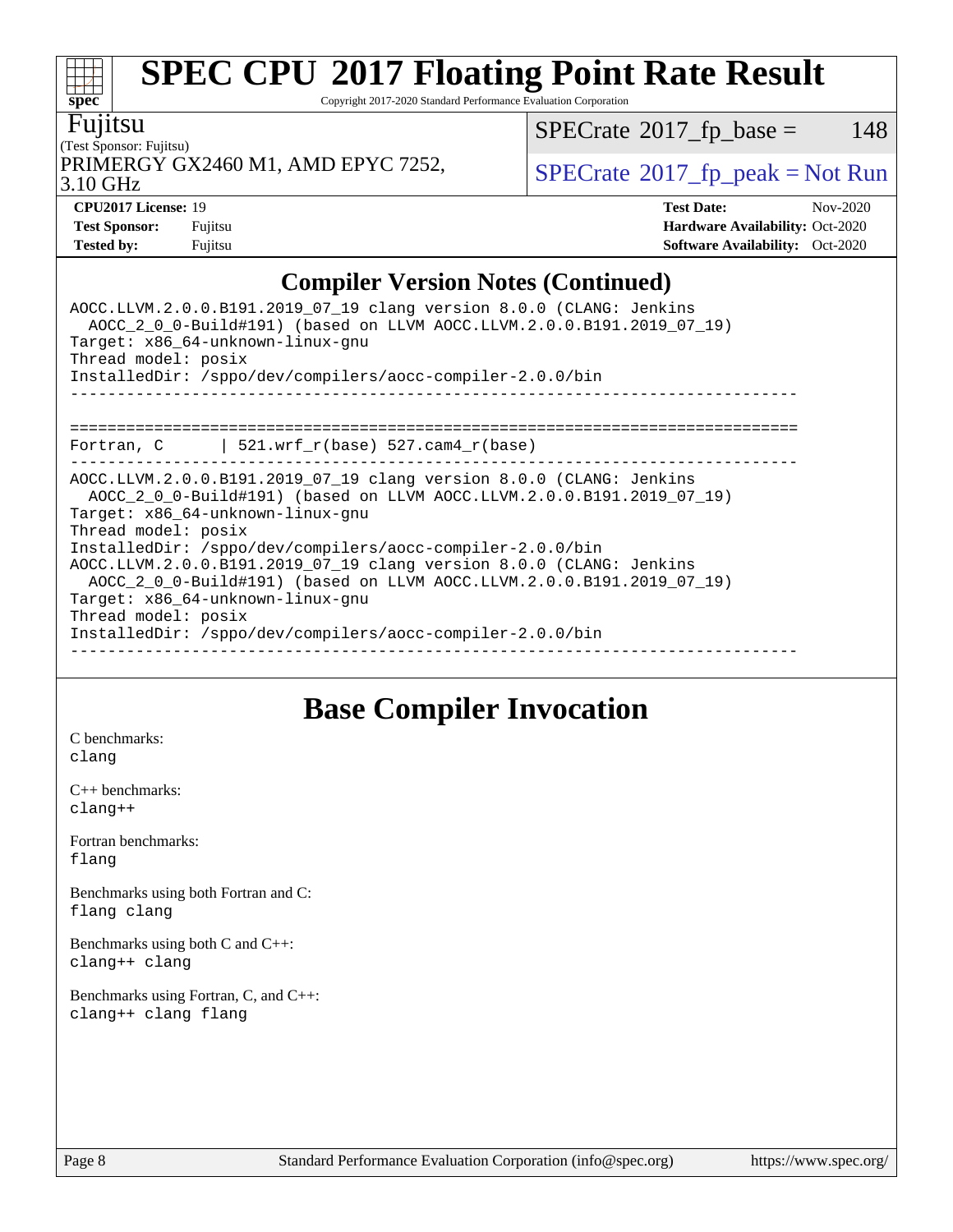Copyright 2017-2020 Standard Performance Evaluation Corporation

#### Fujitsu

**[spec](http://www.spec.org/)**

 $\pm r$ 

#### (Test Sponsor: Fujitsu) 3.10 GHz PRIMERGY GX2460 M1, AMD EPYC 7252,  $\vert$  [SPECrate](http://www.spec.org/auto/cpu2017/Docs/result-fields.html#SPECrate2017fppeak) 2017 fp peak = Not Run

 $SPECTate@2017<sub>fr</sub> base = 148$ 

**[CPU2017 License:](http://www.spec.org/auto/cpu2017/Docs/result-fields.html#CPU2017License)** 19 **[Test Date:](http://www.spec.org/auto/cpu2017/Docs/result-fields.html#TestDate)** Nov-2020 **[Test Sponsor:](http://www.spec.org/auto/cpu2017/Docs/result-fields.html#TestSponsor)** Fujitsu **[Hardware Availability:](http://www.spec.org/auto/cpu2017/Docs/result-fields.html#HardwareAvailability)** Oct-2020 **[Tested by:](http://www.spec.org/auto/cpu2017/Docs/result-fields.html#Testedby)** Fujitsu **[Software Availability:](http://www.spec.org/auto/cpu2017/Docs/result-fields.html#SoftwareAvailability)** Oct-2020

### **[Base Portability Flags](http://www.spec.org/auto/cpu2017/Docs/result-fields.html#BasePortabilityFlags)**

 503.bwaves\_r: [-DSPEC\\_LP64](http://www.spec.org/cpu2017/results/res2020q4/cpu2017-20201124-24484.flags.html#suite_baseEXTRA_PORTABILITY503_bwaves_r_DSPEC_LP64) 507.cactuBSSN\_r: [-DSPEC\\_LP64](http://www.spec.org/cpu2017/results/res2020q4/cpu2017-20201124-24484.flags.html#suite_baseEXTRA_PORTABILITY507_cactuBSSN_r_DSPEC_LP64) 508.namd\_r: [-DSPEC\\_LP64](http://www.spec.org/cpu2017/results/res2020q4/cpu2017-20201124-24484.flags.html#suite_baseEXTRA_PORTABILITY508_namd_r_DSPEC_LP64) 510.parest\_r: [-DSPEC\\_LP64](http://www.spec.org/cpu2017/results/res2020q4/cpu2017-20201124-24484.flags.html#suite_baseEXTRA_PORTABILITY510_parest_r_DSPEC_LP64) 511.povray\_r: [-DSPEC\\_LP64](http://www.spec.org/cpu2017/results/res2020q4/cpu2017-20201124-24484.flags.html#suite_baseEXTRA_PORTABILITY511_povray_r_DSPEC_LP64) 519.lbm\_r: [-DSPEC\\_LP64](http://www.spec.org/cpu2017/results/res2020q4/cpu2017-20201124-24484.flags.html#suite_baseEXTRA_PORTABILITY519_lbm_r_DSPEC_LP64) 521.wrf\_r: [-DSPEC\\_CASE\\_FLAG](http://www.spec.org/cpu2017/results/res2020q4/cpu2017-20201124-24484.flags.html#b521.wrf_r_baseCPORTABILITY_DSPEC_CASE_FLAG) [-Mbyteswapio](http://www.spec.org/cpu2017/results/res2020q4/cpu2017-20201124-24484.flags.html#user_baseFPORTABILITY521_wrf_r_F-mbyteswapio_543c39ce38db59bcbc3b888917ef58c313007ae1c27520b689e012995ae261114051d1d5efcb4182d175ce22a6a15532d3a9999882dd2c360e6d853f41da6883) [-DSPEC\\_LP64](http://www.spec.org/cpu2017/results/res2020q4/cpu2017-20201124-24484.flags.html#suite_baseEXTRA_PORTABILITY521_wrf_r_DSPEC_LP64) 526.blender r: [-funsigned-char](http://www.spec.org/cpu2017/results/res2020q4/cpu2017-20201124-24484.flags.html#user_baseCPORTABILITY526_blender_r_aocc-unsigned-char) [-D\\_\\_BOOL\\_DEFINED](http://www.spec.org/cpu2017/results/res2020q4/cpu2017-20201124-24484.flags.html#b526.blender_r_baseCXXPORTABILITY_D__BOOL_DEFINED) [-DSPEC\\_LP64](http://www.spec.org/cpu2017/results/res2020q4/cpu2017-20201124-24484.flags.html#suite_baseEXTRA_PORTABILITY526_blender_r_DSPEC_LP64) 527.cam4\_r: [-DSPEC\\_CASE\\_FLAG](http://www.spec.org/cpu2017/results/res2020q4/cpu2017-20201124-24484.flags.html#b527.cam4_r_basePORTABILITY_DSPEC_CASE_FLAG) [-DSPEC\\_LP64](http://www.spec.org/cpu2017/results/res2020q4/cpu2017-20201124-24484.flags.html#suite_baseEXTRA_PORTABILITY527_cam4_r_DSPEC_LP64) 538.imagick\_r: [-DSPEC\\_LP64](http://www.spec.org/cpu2017/results/res2020q4/cpu2017-20201124-24484.flags.html#suite_baseEXTRA_PORTABILITY538_imagick_r_DSPEC_LP64) 544.nab\_r: [-DSPEC\\_LP64](http://www.spec.org/cpu2017/results/res2020q4/cpu2017-20201124-24484.flags.html#suite_baseEXTRA_PORTABILITY544_nab_r_DSPEC_LP64) 549.fotonik3d\_r: [-DSPEC\\_LP64](http://www.spec.org/cpu2017/results/res2020q4/cpu2017-20201124-24484.flags.html#suite_baseEXTRA_PORTABILITY549_fotonik3d_r_DSPEC_LP64) 554.roms\_r: [-DSPEC\\_LP64](http://www.spec.org/cpu2017/results/res2020q4/cpu2017-20201124-24484.flags.html#suite_baseEXTRA_PORTABILITY554_roms_r_DSPEC_LP64)

**[Base Optimization Flags](http://www.spec.org/auto/cpu2017/Docs/result-fields.html#BaseOptimizationFlags)**

[C benchmarks](http://www.spec.org/auto/cpu2017/Docs/result-fields.html#Cbenchmarks):

```
-flto -Wl,-mllvm -Wl,-function-specialize
-Wl,-mllvm -Wl,-region-vectorize -Wl,-mllvm -Wl,-vector-library=LIBMVEC
-Wl,-mllvm -Wl,-reduce-array-computations=3 -O3 -ffast-math
-march=znver2 -fstruct-layout=3 -mllvm -unroll-threshold=50
-fremap-arrays -mllvm -function-specialize -mllvm -enable-gvn-hoist
-mllvm -reduce-array-computations=3 -mllvm -global-vectorize-slp
-mllvm -vector-library=LIBMVEC -mllvm -inline-threshold=1000
-flv-function-specialization -z muldefs -lmvec -lamdlibm -ljemalloc
-lflang
```
[C++ benchmarks:](http://www.spec.org/auto/cpu2017/Docs/result-fields.html#CXXbenchmarks)

```
-std=c++98 -flto -Wl,-mllvm -Wl,-function-specialize
-Wl,-mllvm -Wl,-region-vectorize -Wl,-mllvm -Wl,-vector-library=LIBMVEC
-Wl,-mllvm -Wl,-reduce-array-computations=3
-Wl,-mllvm -Wl,-suppress-fmas -O3 -ffast-math -march=znver2
-mllvm -loop-unswitch-threshold=200000 -mllvm -vector-library=LIBMVEC
-mllvm -unroll-threshold=100 -flv-function-specialization
-mllvm -enable-partial-unswitch -z muldefs -lmvec -lamdlibm
-ljemalloc -lflang
```
[Fortran benchmarks](http://www.spec.org/auto/cpu2017/Docs/result-fields.html#Fortranbenchmarks):

[-flto](http://www.spec.org/cpu2017/results/res2020q4/cpu2017-20201124-24484.flags.html#user_FCbase_aocc-flto) [-Wl,-mllvm -Wl,-function-specialize](http://www.spec.org/cpu2017/results/res2020q4/cpu2017-20201124-24484.flags.html#user_FCbase_F-function-specialize_7e7e661e57922243ee67c9a1251cb8910e607325179a0ce7f2884e09a6f5d4a5ef0ae4f37e8a2a11c95fc48e931f06dc2b6016f14b511fcb441e048bef1b065a) [-Wl,-mllvm -Wl,-region-vectorize](http://www.spec.org/cpu2017/results/res2020q4/cpu2017-20201124-24484.flags.html#user_FCbase_F-region-vectorize_fb6c6b5aa293c88efc6c7c2b52b20755e943585b1fe8658c35afef78727fff56e1a56891413c30e36b8e2a6f9a71126986319243e80eb6110b78b288f533c52b) [-Wl,-mllvm -Wl,-vector-library=LIBMVEC](http://www.spec.org/cpu2017/results/res2020q4/cpu2017-20201124-24484.flags.html#user_FCbase_F-use-vector-library_0a14b27fae317f283640384a31f7bfcc2bd4c1d0b5cfc618a3a430800c9b20217b00f61303eff223a3251b4f06ffbc9739dc5296db9d1fbb9ad24a3939d86d66) [-Wl,-mllvm -Wl,-reduce-array-computations=3](http://www.spec.org/cpu2017/results/res2020q4/cpu2017-20201124-24484.flags.html#user_FCbase_F-reduce-array-computations_b882aefe7a5dda4e33149f6299762b9a720dace3e498e13756f4c04e5a19edf5315c1f3993de2e61ec41e8c206231f84e05da7040e1bb5d69ba27d10a12507e4) [-O3](http://www.spec.org/cpu2017/results/res2020q4/cpu2017-20201124-24484.flags.html#user_FCbase_F-O3) [-march=znver2](http://www.spec.org/cpu2017/results/res2020q4/cpu2017-20201124-24484.flags.html#user_FCbase_aocc-march_3e2e19cff2eeef60c5d90b059483627c9ea47eca6d66670dbd53f9185f6439e27eb5e104cf773e9e8ab18c8842ce63e461a3e948d0214bd567ef3ade411bf467) [-funroll-loops](http://www.spec.org/cpu2017/results/res2020q4/cpu2017-20201124-24484.flags.html#user_FCbase_aocc-unroll-loops) [-Mrecursive](http://www.spec.org/cpu2017/results/res2020q4/cpu2017-20201124-24484.flags.html#user_FCbase_F-mrecursive_20a145d63f12d5750a899e17d4450b5b8b40330a9bb4af13688ca650e6fb30857bbbe44fb35cdbb895df6e5b2769de0a0d7659f51ff17acfbef6febafec4023f) [-mllvm -vector-library=LIBMVEC](http://www.spec.org/cpu2017/results/res2020q4/cpu2017-20201124-24484.flags.html#user_FCbase_F-use-vector-library_e584e20b4f7ec96aa109254b65d8e01d864f3d68580371b9d93ed7c338191d4cfce20c3c864632264effc6bbe4c7c38153d02096a342ee92501c4a53204a7871) [-z muldefs](http://www.spec.org/cpu2017/results/res2020q4/cpu2017-20201124-24484.flags.html#user_FCbase_aocc-muldefs) [-Kieee](http://www.spec.org/cpu2017/results/res2020q4/cpu2017-20201124-24484.flags.html#user_FCbase_F-kieee) [-fno-finite-math-only](http://www.spec.org/cpu2017/results/res2020q4/cpu2017-20201124-24484.flags.html#user_FCbase_aocc-fno-finite-math-only) [-lmvec](http://www.spec.org/cpu2017/results/res2020q4/cpu2017-20201124-24484.flags.html#user_FCbase_F-lmvec) [-lamdlibm](http://www.spec.org/cpu2017/results/res2020q4/cpu2017-20201124-24484.flags.html#user_FCbase_F-lamdlibm) [-ljemalloc](http://www.spec.org/cpu2017/results/res2020q4/cpu2017-20201124-24484.flags.html#user_FCbase_jemalloc-lib) [-lflang](http://www.spec.org/cpu2017/results/res2020q4/cpu2017-20201124-24484.flags.html#user_FCbase_F-lflang)

**(Continued on next page)**

| Page 9 | Standard Performance Evaluation Corporation (info@spec.org) | https://www.spec.org/ |
|--------|-------------------------------------------------------------|-----------------------|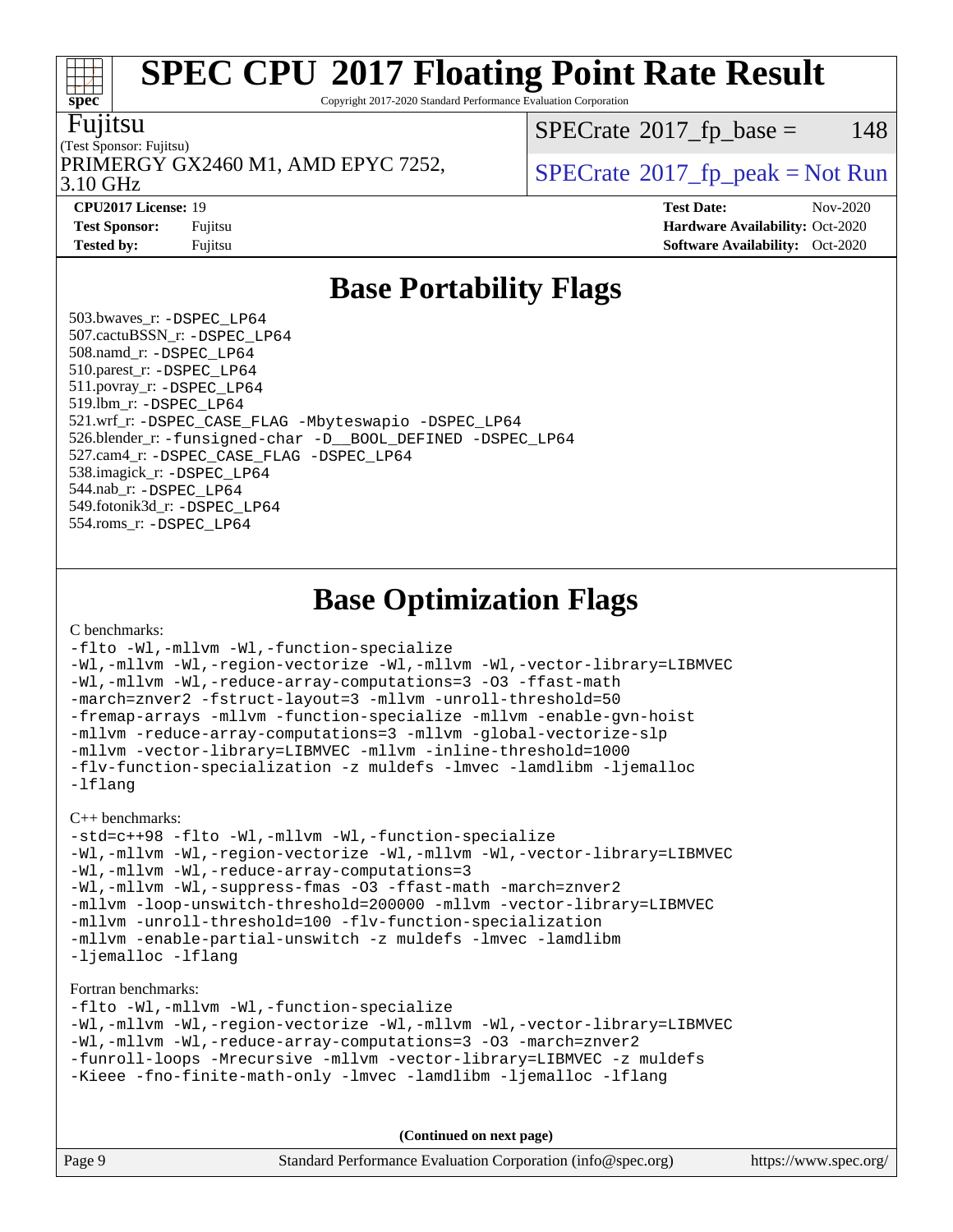Copyright 2017-2020 Standard Performance Evaluation Corporation

Fujitsu

**[spec](http://www.spec.org/)**

 $\pm r$ 

(Test Sponsor: Fujitsu)

 $SPECTate@2017<sub>fr</sub> base = 148$ 

3.10 GHz

PRIMERGY GX2460 M1, AMD EPYC 7252,  $\vert$  [SPECrate](http://www.spec.org/auto/cpu2017/Docs/result-fields.html#SPECrate2017fppeak) 2017 fp peak = Not Run

**[CPU2017 License:](http://www.spec.org/auto/cpu2017/Docs/result-fields.html#CPU2017License)** 19 **[Test Date:](http://www.spec.org/auto/cpu2017/Docs/result-fields.html#TestDate)** Nov-2020 **[Test Sponsor:](http://www.spec.org/auto/cpu2017/Docs/result-fields.html#TestSponsor)** Fujitsu **[Hardware Availability:](http://www.spec.org/auto/cpu2017/Docs/result-fields.html#HardwareAvailability)** Oct-2020 **[Tested by:](http://www.spec.org/auto/cpu2017/Docs/result-fields.html#Testedby)** Fujitsu **[Software Availability:](http://www.spec.org/auto/cpu2017/Docs/result-fields.html#SoftwareAvailability)** Oct-2020

### **[Base Optimization Flags \(Continued\)](http://www.spec.org/auto/cpu2017/Docs/result-fields.html#BaseOptimizationFlags)**

[Benchmarks using both Fortran and C](http://www.spec.org/auto/cpu2017/Docs/result-fields.html#BenchmarksusingbothFortranandC):

[-flto](http://www.spec.org/cpu2017/results/res2020q4/cpu2017-20201124-24484.flags.html#user_CC_FCbase_aocc-flto) [-Wl,-mllvm -Wl,-function-specialize](http://www.spec.org/cpu2017/results/res2020q4/cpu2017-20201124-24484.flags.html#user_CC_FCbase_F-function-specialize_7e7e661e57922243ee67c9a1251cb8910e607325179a0ce7f2884e09a6f5d4a5ef0ae4f37e8a2a11c95fc48e931f06dc2b6016f14b511fcb441e048bef1b065a) [-Wl,-mllvm -Wl,-region-vectorize](http://www.spec.org/cpu2017/results/res2020q4/cpu2017-20201124-24484.flags.html#user_CC_FCbase_F-region-vectorize_fb6c6b5aa293c88efc6c7c2b52b20755e943585b1fe8658c35afef78727fff56e1a56891413c30e36b8e2a6f9a71126986319243e80eb6110b78b288f533c52b) [-Wl,-mllvm -Wl,-vector-library=LIBMVEC](http://www.spec.org/cpu2017/results/res2020q4/cpu2017-20201124-24484.flags.html#user_CC_FCbase_F-use-vector-library_0a14b27fae317f283640384a31f7bfcc2bd4c1d0b5cfc618a3a430800c9b20217b00f61303eff223a3251b4f06ffbc9739dc5296db9d1fbb9ad24a3939d86d66) [-Wl,-mllvm -Wl,-reduce-array-computations=3](http://www.spec.org/cpu2017/results/res2020q4/cpu2017-20201124-24484.flags.html#user_CC_FCbase_F-reduce-array-computations_b882aefe7a5dda4e33149f6299762b9a720dace3e498e13756f4c04e5a19edf5315c1f3993de2e61ec41e8c206231f84e05da7040e1bb5d69ba27d10a12507e4) [-O3](http://www.spec.org/cpu2017/results/res2020q4/cpu2017-20201124-24484.flags.html#user_CC_FCbase_F-O3) [-ffast-math](http://www.spec.org/cpu2017/results/res2020q4/cpu2017-20201124-24484.flags.html#user_CC_FCbase_aocc-ffast-math) [-march=znver2](http://www.spec.org/cpu2017/results/res2020q4/cpu2017-20201124-24484.flags.html#user_CC_FCbase_aocc-march_3e2e19cff2eeef60c5d90b059483627c9ea47eca6d66670dbd53f9185f6439e27eb5e104cf773e9e8ab18c8842ce63e461a3e948d0214bd567ef3ade411bf467) [-fstruct-layout=3](http://www.spec.org/cpu2017/results/res2020q4/cpu2017-20201124-24484.flags.html#user_CC_FCbase_F-struct-layout) [-mllvm -unroll-threshold=50](http://www.spec.org/cpu2017/results/res2020q4/cpu2017-20201124-24484.flags.html#user_CC_FCbase_F-unroll-threshold_458874500b2c105d6d5cb4d7a611c40e2b16e9e3d26b355fea72d644c3673b4de4b3932662f0ed3dbec75c491a13da2d2ca81180bd779dc531083ef1e1e549dc) [-fremap-arrays](http://www.spec.org/cpu2017/results/res2020q4/cpu2017-20201124-24484.flags.html#user_CC_FCbase_F-fremap-arrays) [-mllvm -function-specialize](http://www.spec.org/cpu2017/results/res2020q4/cpu2017-20201124-24484.flags.html#user_CC_FCbase_F-function-specialize_233b3bdba86027f1b094368157e481c5bc59f40286dc25bfadc1858dcd5745c24fd30d5f188710db7fea399bcc9f44a80b3ce3aacc70a8870250c3ae5e1f35b8) [-mllvm -enable-gvn-hoist](http://www.spec.org/cpu2017/results/res2020q4/cpu2017-20201124-24484.flags.html#user_CC_FCbase_F-enable-gvn-hoist_e5856354646dd6ca1333a0ad99b817e4cf8932b91b82809fd8fd47ceff7b22a89eba5c98fd3e3fa5200368fd772cec3dd56abc3c8f7b655a71b9f9848dddedd5) [-mllvm -reduce-array-computations=3](http://www.spec.org/cpu2017/results/res2020q4/cpu2017-20201124-24484.flags.html#user_CC_FCbase_F-reduce-array-computations_aceadb8604558b566e0e3a0d7a3c1533923dd1fa0889614e16288028922629a28d5695c24d3b3be4306b1e311c54317dfffe3a2e57fbcaabc737a1798de39145) [-mllvm -global-vectorize-slp](http://www.spec.org/cpu2017/results/res2020q4/cpu2017-20201124-24484.flags.html#user_CC_FCbase_F-global-vectorize-slp_a3935e8627af4ced727033b1ffd4db27f4d541a363d28d82bf4c2925fb3a0fd4115d6e42d13a2829f9e024d6608eb67a85cb49770f2da5c5ac8dbc737afad603) [-mllvm -vector-library=LIBMVEC](http://www.spec.org/cpu2017/results/res2020q4/cpu2017-20201124-24484.flags.html#user_CC_FCbase_F-use-vector-library_e584e20b4f7ec96aa109254b65d8e01d864f3d68580371b9d93ed7c338191d4cfce20c3c864632264effc6bbe4c7c38153d02096a342ee92501c4a53204a7871) [-mllvm -inline-threshold=1000](http://www.spec.org/cpu2017/results/res2020q4/cpu2017-20201124-24484.flags.html#user_CC_FCbase_dragonegg-llvm-inline-threshold_b7832241b0a6397e4ecdbaf0eb7defdc10f885c2a282fa3240fdc99844d543fda39cf8a4a9dccf68cf19b5438ac3b455264f478df15da0f4988afa40d8243bab) [-flv-function-specialization](http://www.spec.org/cpu2017/results/res2020q4/cpu2017-20201124-24484.flags.html#user_CC_FCbase_F-flv-function-specialization) [-funroll-loops](http://www.spec.org/cpu2017/results/res2020q4/cpu2017-20201124-24484.flags.html#user_CC_FCbase_aocc-unroll-loops) [-Mrecursive](http://www.spec.org/cpu2017/results/res2020q4/cpu2017-20201124-24484.flags.html#user_CC_FCbase_F-mrecursive_20a145d63f12d5750a899e17d4450b5b8b40330a9bb4af13688ca650e6fb30857bbbe44fb35cdbb895df6e5b2769de0a0d7659f51ff17acfbef6febafec4023f) [-z muldefs](http://www.spec.org/cpu2017/results/res2020q4/cpu2017-20201124-24484.flags.html#user_CC_FCbase_aocc-muldefs) [-Kieee](http://www.spec.org/cpu2017/results/res2020q4/cpu2017-20201124-24484.flags.html#user_CC_FCbase_F-kieee) [-fno-finite-math-only](http://www.spec.org/cpu2017/results/res2020q4/cpu2017-20201124-24484.flags.html#user_CC_FCbase_aocc-fno-finite-math-only) [-lmvec](http://www.spec.org/cpu2017/results/res2020q4/cpu2017-20201124-24484.flags.html#user_CC_FCbase_F-lmvec) [-lamdlibm](http://www.spec.org/cpu2017/results/res2020q4/cpu2017-20201124-24484.flags.html#user_CC_FCbase_F-lamdlibm) [-ljemalloc](http://www.spec.org/cpu2017/results/res2020q4/cpu2017-20201124-24484.flags.html#user_CC_FCbase_jemalloc-lib) [-lflang](http://www.spec.org/cpu2017/results/res2020q4/cpu2017-20201124-24484.flags.html#user_CC_FCbase_F-lflang) [Benchmarks using both C and C++](http://www.spec.org/auto/cpu2017/Docs/result-fields.html#BenchmarksusingbothCandCXX): [-std=c++98](http://www.spec.org/cpu2017/results/res2020q4/cpu2017-20201124-24484.flags.html#user_CC_CXXbase_std-cpp) [-flto](http://www.spec.org/cpu2017/results/res2020q4/cpu2017-20201124-24484.flags.html#user_CC_CXXbase_aocc-flto) [-Wl,-mllvm -Wl,-function-specialize](http://www.spec.org/cpu2017/results/res2020q4/cpu2017-20201124-24484.flags.html#user_CC_CXXbase_F-function-specialize_7e7e661e57922243ee67c9a1251cb8910e607325179a0ce7f2884e09a6f5d4a5ef0ae4f37e8a2a11c95fc48e931f06dc2b6016f14b511fcb441e048bef1b065a) [-Wl,-mllvm -Wl,-region-vectorize](http://www.spec.org/cpu2017/results/res2020q4/cpu2017-20201124-24484.flags.html#user_CC_CXXbase_F-region-vectorize_fb6c6b5aa293c88efc6c7c2b52b20755e943585b1fe8658c35afef78727fff56e1a56891413c30e36b8e2a6f9a71126986319243e80eb6110b78b288f533c52b) [-Wl,-mllvm -Wl,-vector-library=LIBMVEC](http://www.spec.org/cpu2017/results/res2020q4/cpu2017-20201124-24484.flags.html#user_CC_CXXbase_F-use-vector-library_0a14b27fae317f283640384a31f7bfcc2bd4c1d0b5cfc618a3a430800c9b20217b00f61303eff223a3251b4f06ffbc9739dc5296db9d1fbb9ad24a3939d86d66) [-Wl,-mllvm -Wl,-reduce-array-computations=3](http://www.spec.org/cpu2017/results/res2020q4/cpu2017-20201124-24484.flags.html#user_CC_CXXbase_F-reduce-array-computations_b882aefe7a5dda4e33149f6299762b9a720dace3e498e13756f4c04e5a19edf5315c1f3993de2e61ec41e8c206231f84e05da7040e1bb5d69ba27d10a12507e4) [-Wl,-mllvm -Wl,-suppress-fmas](http://www.spec.org/cpu2017/results/res2020q4/cpu2017-20201124-24484.flags.html#user_CC_CXXbase_F-suppress-fmas_f00f00630e4a059e8af9c161e9bbf420bcf19890a7f99d5933525e66aa4b0bb3ab2339d2b12d97d3a5f5d271e839fe9c109938e91fe06230fb53651590cfa1e8) [-O3](http://www.spec.org/cpu2017/results/res2020q4/cpu2017-20201124-24484.flags.html#user_CC_CXXbase_F-O3) [-ffast-math](http://www.spec.org/cpu2017/results/res2020q4/cpu2017-20201124-24484.flags.html#user_CC_CXXbase_aocc-ffast-math) [-march=znver2](http://www.spec.org/cpu2017/results/res2020q4/cpu2017-20201124-24484.flags.html#user_CC_CXXbase_aocc-march_3e2e19cff2eeef60c5d90b059483627c9ea47eca6d66670dbd53f9185f6439e27eb5e104cf773e9e8ab18c8842ce63e461a3e948d0214bd567ef3ade411bf467) [-fstruct-layout=3](http://www.spec.org/cpu2017/results/res2020q4/cpu2017-20201124-24484.flags.html#user_CC_CXXbase_F-struct-layout) [-mllvm -unroll-threshold=50](http://www.spec.org/cpu2017/results/res2020q4/cpu2017-20201124-24484.flags.html#user_CC_CXXbase_F-unroll-threshold_458874500b2c105d6d5cb4d7a611c40e2b16e9e3d26b355fea72d644c3673b4de4b3932662f0ed3dbec75c491a13da2d2ca81180bd779dc531083ef1e1e549dc) [-fremap-arrays](http://www.spec.org/cpu2017/results/res2020q4/cpu2017-20201124-24484.flags.html#user_CC_CXXbase_F-fremap-arrays) [-mllvm -function-specialize](http://www.spec.org/cpu2017/results/res2020q4/cpu2017-20201124-24484.flags.html#user_CC_CXXbase_F-function-specialize_233b3bdba86027f1b094368157e481c5bc59f40286dc25bfadc1858dcd5745c24fd30d5f188710db7fea399bcc9f44a80b3ce3aacc70a8870250c3ae5e1f35b8) [-mllvm -enable-gvn-hoist](http://www.spec.org/cpu2017/results/res2020q4/cpu2017-20201124-24484.flags.html#user_CC_CXXbase_F-enable-gvn-hoist_e5856354646dd6ca1333a0ad99b817e4cf8932b91b82809fd8fd47ceff7b22a89eba5c98fd3e3fa5200368fd772cec3dd56abc3c8f7b655a71b9f9848dddedd5) [-mllvm -reduce-array-computations=3](http://www.spec.org/cpu2017/results/res2020q4/cpu2017-20201124-24484.flags.html#user_CC_CXXbase_F-reduce-array-computations_aceadb8604558b566e0e3a0d7a3c1533923dd1fa0889614e16288028922629a28d5695c24d3b3be4306b1e311c54317dfffe3a2e57fbcaabc737a1798de39145) [-mllvm -global-vectorize-slp](http://www.spec.org/cpu2017/results/res2020q4/cpu2017-20201124-24484.flags.html#user_CC_CXXbase_F-global-vectorize-slp_a3935e8627af4ced727033b1ffd4db27f4d541a363d28d82bf4c2925fb3a0fd4115d6e42d13a2829f9e024d6608eb67a85cb49770f2da5c5ac8dbc737afad603) [-mllvm -vector-library=LIBMVEC](http://www.spec.org/cpu2017/results/res2020q4/cpu2017-20201124-24484.flags.html#user_CC_CXXbase_F-use-vector-library_e584e20b4f7ec96aa109254b65d8e01d864f3d68580371b9d93ed7c338191d4cfce20c3c864632264effc6bbe4c7c38153d02096a342ee92501c4a53204a7871) [-mllvm -inline-threshold=1000](http://www.spec.org/cpu2017/results/res2020q4/cpu2017-20201124-24484.flags.html#user_CC_CXXbase_dragonegg-llvm-inline-threshold_b7832241b0a6397e4ecdbaf0eb7defdc10f885c2a282fa3240fdc99844d543fda39cf8a4a9dccf68cf19b5438ac3b455264f478df15da0f4988afa40d8243bab) [-flv-function-specialization](http://www.spec.org/cpu2017/results/res2020q4/cpu2017-20201124-24484.flags.html#user_CC_CXXbase_F-flv-function-specialization) [-mllvm -loop-unswitch-threshold=200000](http://www.spec.org/cpu2017/results/res2020q4/cpu2017-20201124-24484.flags.html#user_CC_CXXbase_F-loop-unswitch-threshold_f9a82ae3270e55b5fbf79d0d96ee93606b73edbbe527d20b18b7bff1a3a146ad50cfc7454c5297978340ae9213029016a7d16221274d672d3f7f42ed25274e1d) [-mllvm -unroll-threshold=100](http://www.spec.org/cpu2017/results/res2020q4/cpu2017-20201124-24484.flags.html#user_CC_CXXbase_F-unroll-threshold_2755d0c78138845d361fa1543e3a063fffa198df9b3edf0cfb856bbc88a81e1769b12ac7a550c5d35197be55360db1a3f95a8d1304df999456cabf5120c45168) [-mllvm -enable-partial-unswitch](http://www.spec.org/cpu2017/results/res2020q4/cpu2017-20201124-24484.flags.html#user_CC_CXXbase_F-enable-partial-unswitch_6e1c33f981d77963b1eaf834973128a7f33ce3f8e27f54689656697a35e89dcc875281e0e6283d043e32f367dcb605ba0e307a92e830f7e326789fa6c61b35d3) [-z muldefs](http://www.spec.org/cpu2017/results/res2020q4/cpu2017-20201124-24484.flags.html#user_CC_CXXbase_aocc-muldefs) [-lmvec](http://www.spec.org/cpu2017/results/res2020q4/cpu2017-20201124-24484.flags.html#user_CC_CXXbase_F-lmvec) [-lamdlibm](http://www.spec.org/cpu2017/results/res2020q4/cpu2017-20201124-24484.flags.html#user_CC_CXXbase_F-lamdlibm) [-ljemalloc](http://www.spec.org/cpu2017/results/res2020q4/cpu2017-20201124-24484.flags.html#user_CC_CXXbase_jemalloc-lib) [-lflang](http://www.spec.org/cpu2017/results/res2020q4/cpu2017-20201124-24484.flags.html#user_CC_CXXbase_F-lflang) [Benchmarks using Fortran, C, and C++:](http://www.spec.org/auto/cpu2017/Docs/result-fields.html#BenchmarksusingFortranCandCXX) [-std=c++98](http://www.spec.org/cpu2017/results/res2020q4/cpu2017-20201124-24484.flags.html#user_CC_CXX_FCbase_std-cpp) [-flto](http://www.spec.org/cpu2017/results/res2020q4/cpu2017-20201124-24484.flags.html#user_CC_CXX_FCbase_aocc-flto) [-Wl,-mllvm -Wl,-function-specialize](http://www.spec.org/cpu2017/results/res2020q4/cpu2017-20201124-24484.flags.html#user_CC_CXX_FCbase_F-function-specialize_7e7e661e57922243ee67c9a1251cb8910e607325179a0ce7f2884e09a6f5d4a5ef0ae4f37e8a2a11c95fc48e931f06dc2b6016f14b511fcb441e048bef1b065a) [-Wl,-mllvm -Wl,-region-vectorize](http://www.spec.org/cpu2017/results/res2020q4/cpu2017-20201124-24484.flags.html#user_CC_CXX_FCbase_F-region-vectorize_fb6c6b5aa293c88efc6c7c2b52b20755e943585b1fe8658c35afef78727fff56e1a56891413c30e36b8e2a6f9a71126986319243e80eb6110b78b288f533c52b) [-Wl,-mllvm -Wl,-vector-library=LIBMVEC](http://www.spec.org/cpu2017/results/res2020q4/cpu2017-20201124-24484.flags.html#user_CC_CXX_FCbase_F-use-vector-library_0a14b27fae317f283640384a31f7bfcc2bd4c1d0b5cfc618a3a430800c9b20217b00f61303eff223a3251b4f06ffbc9739dc5296db9d1fbb9ad24a3939d86d66) [-Wl,-mllvm -Wl,-reduce-array-computations=3](http://www.spec.org/cpu2017/results/res2020q4/cpu2017-20201124-24484.flags.html#user_CC_CXX_FCbase_F-reduce-array-computations_b882aefe7a5dda4e33149f6299762b9a720dace3e498e13756f4c04e5a19edf5315c1f3993de2e61ec41e8c206231f84e05da7040e1bb5d69ba27d10a12507e4) [-Wl,-mllvm -Wl,-suppress-fmas](http://www.spec.org/cpu2017/results/res2020q4/cpu2017-20201124-24484.flags.html#user_CC_CXX_FCbase_F-suppress-fmas_f00f00630e4a059e8af9c161e9bbf420bcf19890a7f99d5933525e66aa4b0bb3ab2339d2b12d97d3a5f5d271e839fe9c109938e91fe06230fb53651590cfa1e8) [-O3](http://www.spec.org/cpu2017/results/res2020q4/cpu2017-20201124-24484.flags.html#user_CC_CXX_FCbase_F-O3) [-ffast-math](http://www.spec.org/cpu2017/results/res2020q4/cpu2017-20201124-24484.flags.html#user_CC_CXX_FCbase_aocc-ffast-math) [-march=znver2](http://www.spec.org/cpu2017/results/res2020q4/cpu2017-20201124-24484.flags.html#user_CC_CXX_FCbase_aocc-march_3e2e19cff2eeef60c5d90b059483627c9ea47eca6d66670dbd53f9185f6439e27eb5e104cf773e9e8ab18c8842ce63e461a3e948d0214bd567ef3ade411bf467) [-fstruct-layout=3](http://www.spec.org/cpu2017/results/res2020q4/cpu2017-20201124-24484.flags.html#user_CC_CXX_FCbase_F-struct-layout) [-mllvm -unroll-threshold=50](http://www.spec.org/cpu2017/results/res2020q4/cpu2017-20201124-24484.flags.html#user_CC_CXX_FCbase_F-unroll-threshold_458874500b2c105d6d5cb4d7a611c40e2b16e9e3d26b355fea72d644c3673b4de4b3932662f0ed3dbec75c491a13da2d2ca81180bd779dc531083ef1e1e549dc) [-fremap-arrays](http://www.spec.org/cpu2017/results/res2020q4/cpu2017-20201124-24484.flags.html#user_CC_CXX_FCbase_F-fremap-arrays) [-mllvm -function-specialize](http://www.spec.org/cpu2017/results/res2020q4/cpu2017-20201124-24484.flags.html#user_CC_CXX_FCbase_F-function-specialize_233b3bdba86027f1b094368157e481c5bc59f40286dc25bfadc1858dcd5745c24fd30d5f188710db7fea399bcc9f44a80b3ce3aacc70a8870250c3ae5e1f35b8) [-mllvm -enable-gvn-hoist](http://www.spec.org/cpu2017/results/res2020q4/cpu2017-20201124-24484.flags.html#user_CC_CXX_FCbase_F-enable-gvn-hoist_e5856354646dd6ca1333a0ad99b817e4cf8932b91b82809fd8fd47ceff7b22a89eba5c98fd3e3fa5200368fd772cec3dd56abc3c8f7b655a71b9f9848dddedd5) [-mllvm -reduce-array-computations=3](http://www.spec.org/cpu2017/results/res2020q4/cpu2017-20201124-24484.flags.html#user_CC_CXX_FCbase_F-reduce-array-computations_aceadb8604558b566e0e3a0d7a3c1533923dd1fa0889614e16288028922629a28d5695c24d3b3be4306b1e311c54317dfffe3a2e57fbcaabc737a1798de39145) [-mllvm -global-vectorize-slp](http://www.spec.org/cpu2017/results/res2020q4/cpu2017-20201124-24484.flags.html#user_CC_CXX_FCbase_F-global-vectorize-slp_a3935e8627af4ced727033b1ffd4db27f4d541a363d28d82bf4c2925fb3a0fd4115d6e42d13a2829f9e024d6608eb67a85cb49770f2da5c5ac8dbc737afad603) [-mllvm -vector-library=LIBMVEC](http://www.spec.org/cpu2017/results/res2020q4/cpu2017-20201124-24484.flags.html#user_CC_CXX_FCbase_F-use-vector-library_e584e20b4f7ec96aa109254b65d8e01d864f3d68580371b9d93ed7c338191d4cfce20c3c864632264effc6bbe4c7c38153d02096a342ee92501c4a53204a7871) [-mllvm -inline-threshold=1000](http://www.spec.org/cpu2017/results/res2020q4/cpu2017-20201124-24484.flags.html#user_CC_CXX_FCbase_dragonegg-llvm-inline-threshold_b7832241b0a6397e4ecdbaf0eb7defdc10f885c2a282fa3240fdc99844d543fda39cf8a4a9dccf68cf19b5438ac3b455264f478df15da0f4988afa40d8243bab) [-flv-function-specialization](http://www.spec.org/cpu2017/results/res2020q4/cpu2017-20201124-24484.flags.html#user_CC_CXX_FCbase_F-flv-function-specialization) [-mllvm -loop-unswitch-threshold=200000](http://www.spec.org/cpu2017/results/res2020q4/cpu2017-20201124-24484.flags.html#user_CC_CXX_FCbase_F-loop-unswitch-threshold_f9a82ae3270e55b5fbf79d0d96ee93606b73edbbe527d20b18b7bff1a3a146ad50cfc7454c5297978340ae9213029016a7d16221274d672d3f7f42ed25274e1d)

[-mllvm -unroll-threshold=100](http://www.spec.org/cpu2017/results/res2020q4/cpu2017-20201124-24484.flags.html#user_CC_CXX_FCbase_F-unroll-threshold_2755d0c78138845d361fa1543e3a063fffa198df9b3edf0cfb856bbc88a81e1769b12ac7a550c5d35197be55360db1a3f95a8d1304df999456cabf5120c45168) [-mllvm -enable-partial-unswitch](http://www.spec.org/cpu2017/results/res2020q4/cpu2017-20201124-24484.flags.html#user_CC_CXX_FCbase_F-enable-partial-unswitch_6e1c33f981d77963b1eaf834973128a7f33ce3f8e27f54689656697a35e89dcc875281e0e6283d043e32f367dcb605ba0e307a92e830f7e326789fa6c61b35d3) [-funroll-loops](http://www.spec.org/cpu2017/results/res2020q4/cpu2017-20201124-24484.flags.html#user_CC_CXX_FCbase_aocc-unroll-loops) [-Mrecursive](http://www.spec.org/cpu2017/results/res2020q4/cpu2017-20201124-24484.flags.html#user_CC_CXX_FCbase_F-mrecursive_20a145d63f12d5750a899e17d4450b5b8b40330a9bb4af13688ca650e6fb30857bbbe44fb35cdbb895df6e5b2769de0a0d7659f51ff17acfbef6febafec4023f) [-z muldefs](http://www.spec.org/cpu2017/results/res2020q4/cpu2017-20201124-24484.flags.html#user_CC_CXX_FCbase_aocc-muldefs) [-Kieee](http://www.spec.org/cpu2017/results/res2020q4/cpu2017-20201124-24484.flags.html#user_CC_CXX_FCbase_F-kieee) [-fno-finite-math-only](http://www.spec.org/cpu2017/results/res2020q4/cpu2017-20201124-24484.flags.html#user_CC_CXX_FCbase_aocc-fno-finite-math-only) [-lmvec](http://www.spec.org/cpu2017/results/res2020q4/cpu2017-20201124-24484.flags.html#user_CC_CXX_FCbase_F-lmvec) [-lamdlibm](http://www.spec.org/cpu2017/results/res2020q4/cpu2017-20201124-24484.flags.html#user_CC_CXX_FCbase_F-lamdlibm) [-ljemalloc](http://www.spec.org/cpu2017/results/res2020q4/cpu2017-20201124-24484.flags.html#user_CC_CXX_FCbase_jemalloc-lib) [-lflang](http://www.spec.org/cpu2017/results/res2020q4/cpu2017-20201124-24484.flags.html#user_CC_CXX_FCbase_F-lflang)

[The flags files that were used to format this result can be browsed at](tmsearch) <http://www.spec.org/cpu2017/flags/aocc200-flags-C4.html> <http://www.spec.org/cpu2017/flags/Fujitsu-Platform-Settings-V1.0-ROME-RevC.html>

[You can also download the XML flags sources by saving the following links:](tmsearch) <http://www.spec.org/cpu2017/flags/aocc200-flags-C4.xml> <http://www.spec.org/cpu2017/flags/Fujitsu-Platform-Settings-V1.0-ROME-RevC.xml>